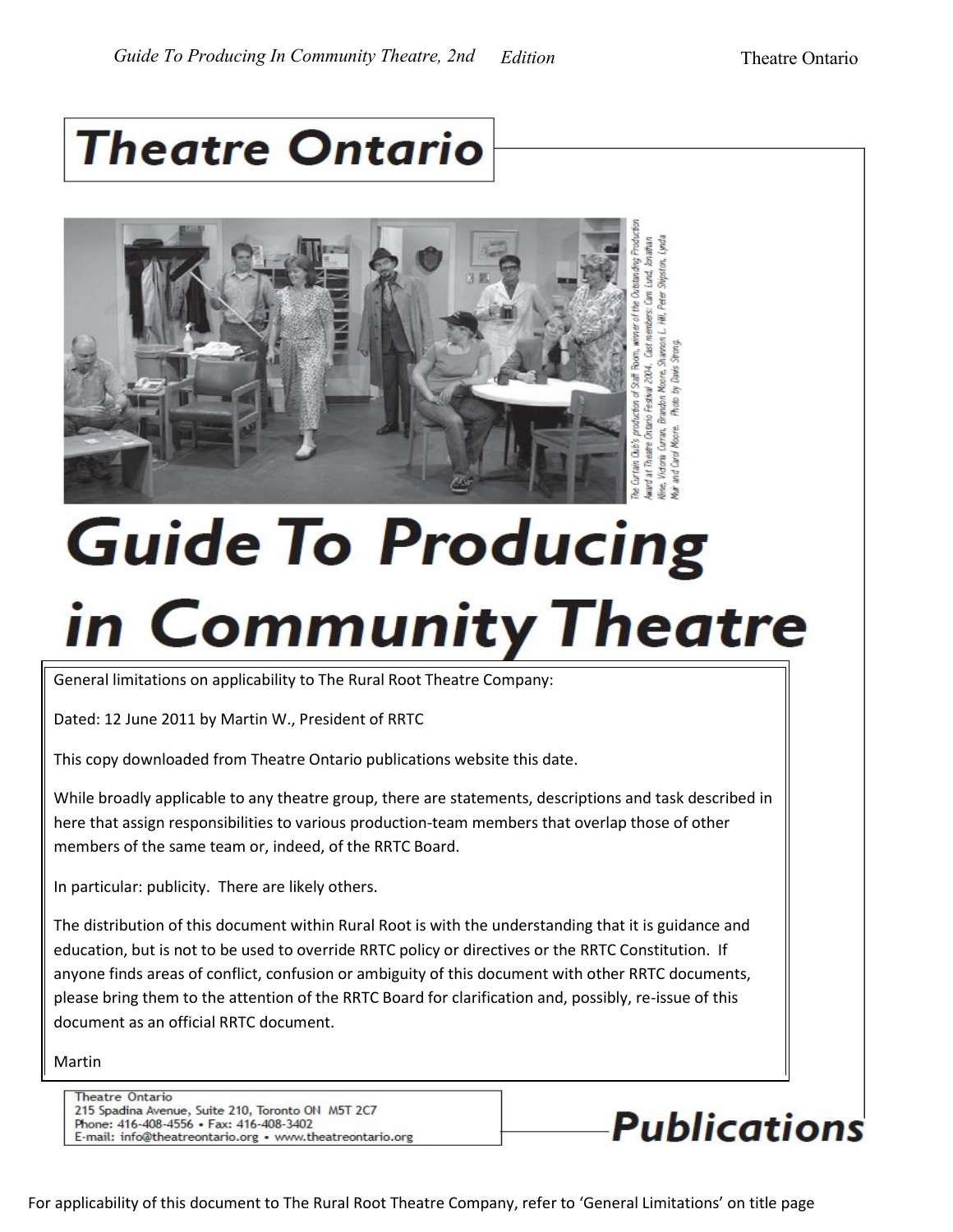#### **Table Of Contents**

| 29 |
|----|

#### **Acknowledgements**

Support for this project has been provided by The Ontario Trillium Foundation through Theatre Ontario's "From Page To Stage" program.

Thanks to the following individuals for their assistance in updating this publication over the years: Jim Alexander, Barbara Anderson-Huget, Andrea Emmerton, Brandon Moore, Cornelia Persich, Sharon Poitras, Bea Quarrie, John Watson, Jean Yoon, and Theatre Ontario's Community Theatre Committee.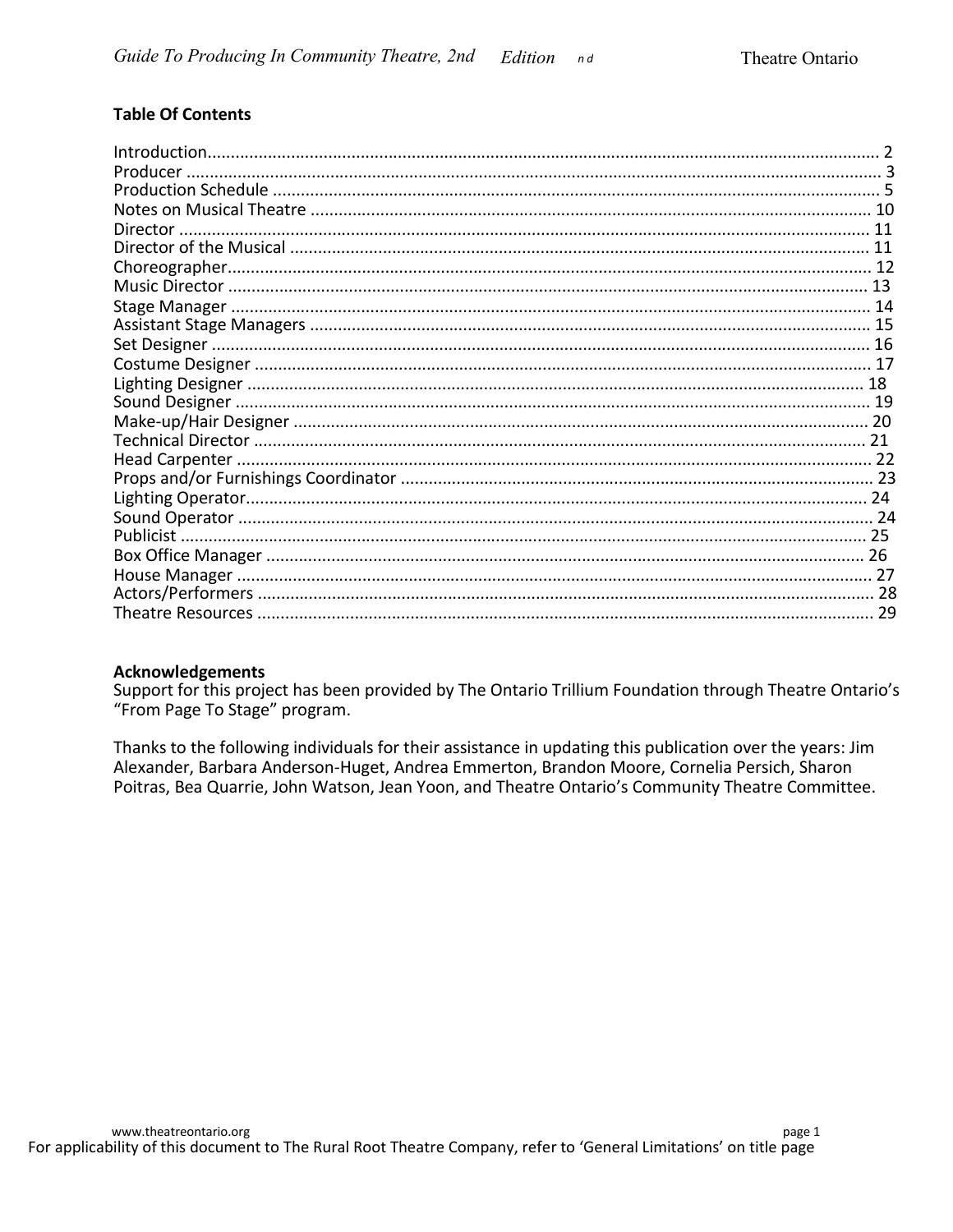### **Introduction**

Community theatre is thriving across the province! From small towns to large cities, from longestablished companies to new project-based collectives, there is a wealth of opportunities for theatre enthusiasts and emerging professionals.

This guide outlines the various roles within a well-organized theatre company, describes the responsibilities of each role, and gives an approximate production schedule. Planning ahead supports the creative process. Each theatre company will find a system that works best for its needs and particular assembly of individuals and talents. This guide can act as the first step to eliminating the assumptions and expectations that may lead to interpersonal and production crises in the theatre by ensuring that all responsibilities have been identified and assigned.

We have indicated where more comprehensive publications are available and we encourage individuals and groups to consult these resources as they are all indispensable guides to the nuts and bolts of theatre production—whether it's writing a media release, filling out a box office final report, setting up a prompt book, or building a costume.

While this guide is written for community theatre companies, most of this text is appropriate for emerging theatre groups with professional aspirations, but with the following considerations: the timelines in professional theatre are much more compressed, with full-time rehearsals averaging two to four weeks, depending on the size of the show and budget of the company. The producer's responsibilities expand to include fundraising, grant applications and contracts. Grant applications, finding and securing an appropriate venue need to be undertaken at least a year in advance. The professional producer may also enter into negotiations with professional associations such as Canadian Actors' Equity Association (CAEA), Playwrights' Guild of Canada (PGC) and Associated Designers of Canada (ADC). If doing so, consult*The Canadian Theatre Agreemea*r allable from CAEA or the Professional Association of Canadian Theatres (PACT).

Individual and group members of Theatre Ontario may arrange for further counselling and assistance from our staff. As well, Theatre Ontario's Talent Bankches community organizations with professional theatre trainers for workshops and short-term consulting contracts in producing, directing, stage managing, marketing and much more.

Theatre is a place where magical things can happen—actors emerge out of the mist to tell their stories, imaginative sets roll out and exciting sword fights take place on stage. For those involved in theatre, the creation of a show can pose many potential safety hazards from the creation of sets, costumes and props with specialized knowledge and equipment; to the movement of furniture and actors under overhead lights or in complete darkness. Performers, technical theatre workers, volunteers, supervisors and management all share responsibility for health and safety in the theatre. With financial support from The Ontario Trillium Foundation, Theatre Ontario created a bold initiative called "To Act in Safety" that delivers health and safety training to people at every stage of their theatre career and offers practical and accessible tools, and best practices that can be freely shared in cultural organizations all over Ontario. Visit www.theatresafety foa free health and safety resources.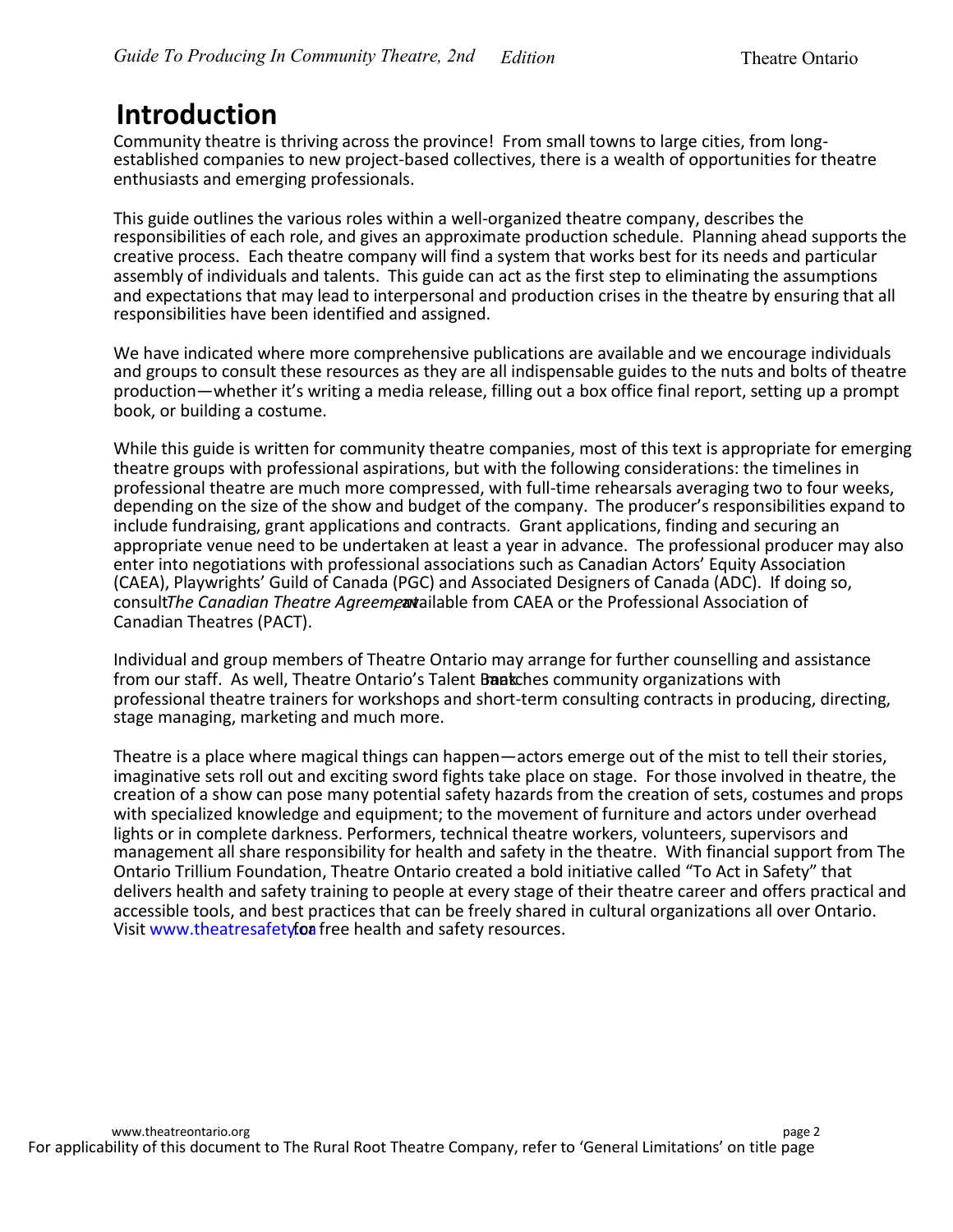### **Producer**

The producer reports to the Board of Directors.

#### **Duties:**

- Coordinates and is responsible for all aspects of production, both technical and artistic
- Organizes, prioritizes and manages finances, personnel, and scheduling
- Keeps up to date on all developments from inception to final wrap-up of the project
- Ensures everyone has a clear job description and is able to do their job effectively
- Fosters team spirit
- Obtains the rights for the play script and music royalties
- Engages a director and, if required, a musical director and choreographer
- Engages designers and department heads in consultation with the director
- Creates a master production schedule
- Sets up an accounting system for the production in consultation with the treasurer of the company
- Creates a budget for the project with a break-down for each department based on design concepts
- Makes arrangements for the audition call
- Notifies all auditioners about whether they have been cast
- Creates a Production Team and Cast Contact List
- Attends all production meetings, the first rehearsal, all of technical week, and opening night
- Arranges for transportation of technical items, costumes, props, furnishings, etc. to the theatre
- Ensures all departments have completed their clean-ups and returns of borrowed or rented equipment
- Ensures all accounts are paid
- Creates the financial report showing the original budget and the project actual expenditures
- Submits a producer's report with department reports and financial report to the Board of **Directors**
- Works within a budget

#### **Skills:**

- Highly organized
- Financially responsible
- Strong communication skills
- Approachable and able to mediate disagreement
- Enthusiastic about the project
- Strong inter-personal skills
- Strong organizational skills
- Strong supervisory skills
- Ability to delegate, motivate and encourage others
- Prepared to mediate a dispute, to solve the problem, and in extreme situations, inform the Board of Directors

#### **Note:**

In circumstances where a cast or crew member is consistently late, does not do an assigned job, or abuses membership privileges, the producer should be asked to explain to the volunteer how this behaviour is affecting the others and offer an opportunity to change. It is sometimes assumed in community theatre that one must put up with a disruptive volunteer (not true!) The producer, after consultation with the Board of Directors, may ask a volunteer to leave when their behaviour puts a project at risk.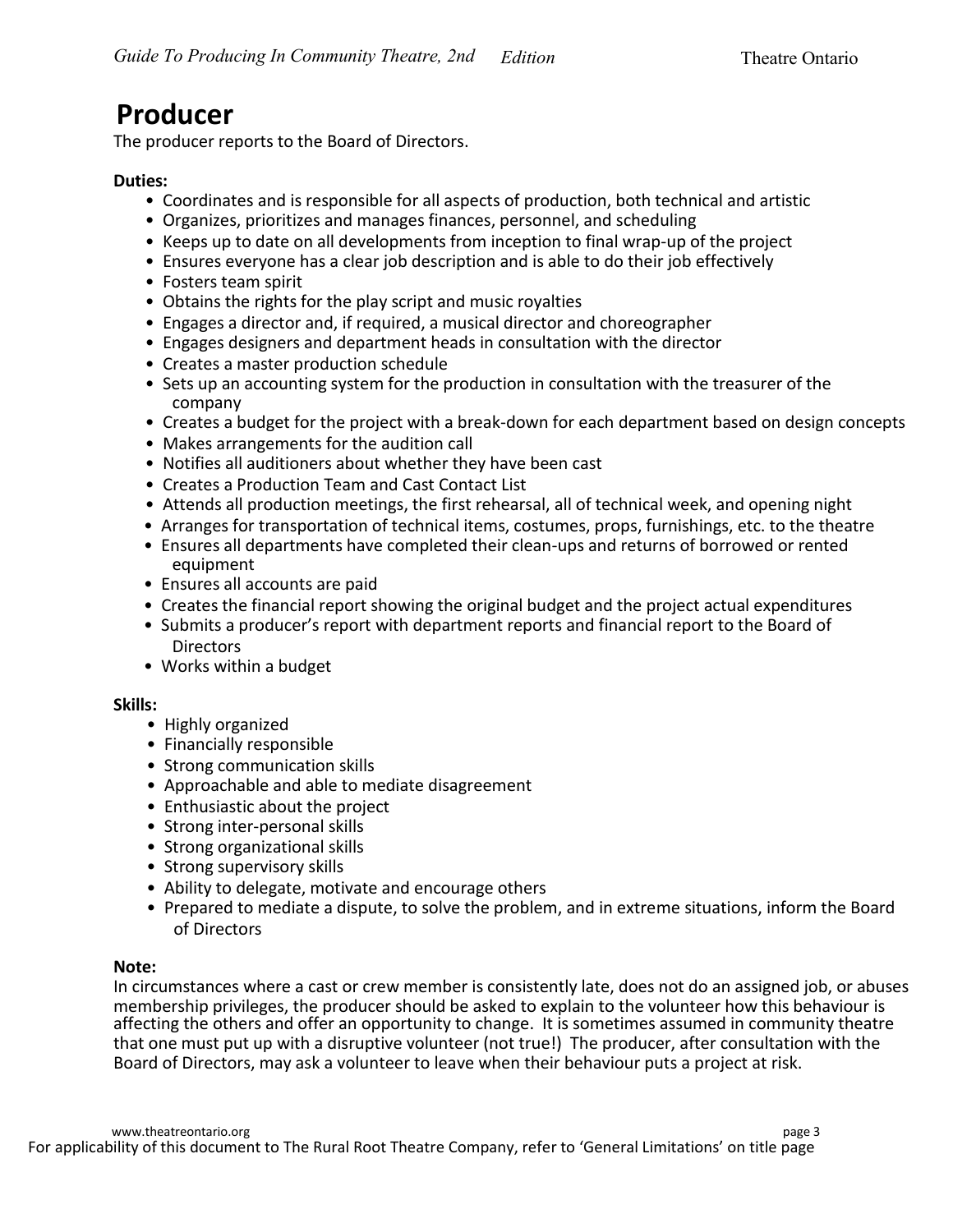#### **Recommended Reading:**

Community Theatre Directoryheatre Ontario. *Community Theatre Primerheatre Ontario. The Indie Theatre Producers Guid* Eoronto Alliance for the Performing Arts. *Finance for the Arts in Canada*leather C. Young.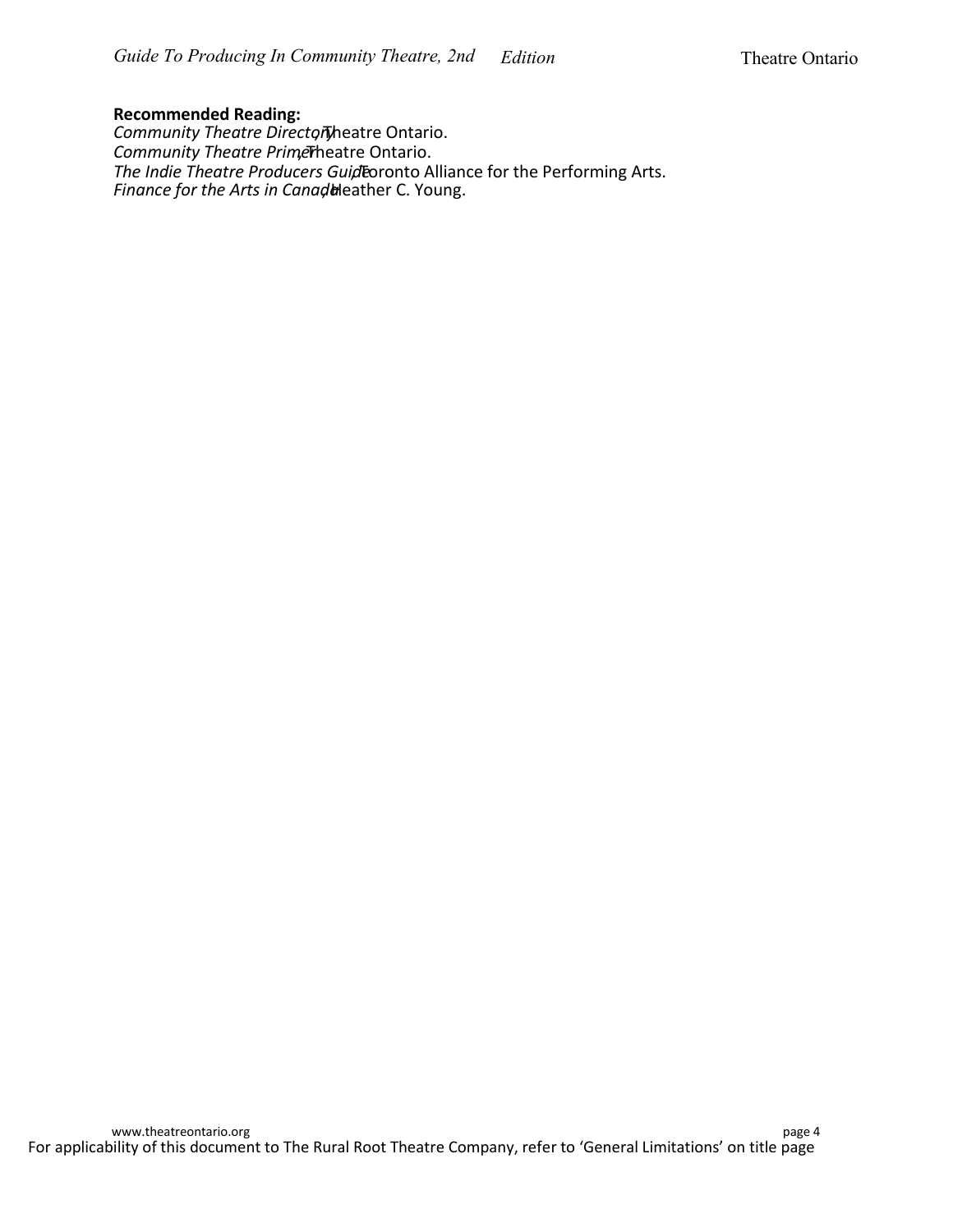### **Production Schedule**

Every person working in theatre has a different schedule, but they are all working towards a common goal—opening night. This timeline offers some basic scheduling of events for all designers, artists and production staff.

#### **6 - 12 months before Opening:**

- depending on the theatre, director submits a script for consideration, applies or is offered a particular play to direct
- director assesses and analyzes every aspect of the play: plot, character, mood, rhythm, style both literary and theatrical
- director researches the playwright, the period, and the style

#### **4 - 5 months before Opening:**

- producer or theatre company obtains the rights for the play script and music royalties—if the selection is a musical, the rights might need to be obtained at least a year in advance
- producer ensures any directorial changes to the script—including cross-gender casting, deletions, additions, or addition of music—receive authorization from the writer or agent
- producer confers with the director about the artistic vision of the project
- producer makes preliminary contact with potential designers and department heads in consultation with the director
- allows for at least 80 to 90 hours of rehearsal time for a play, or 120 hours for a musical.

#### **16 weeks before Opening:**

- producer, director, set, costume, lighting, sound, make-up/hair designers meet to discuss the director's artistic vision and possible design concepts, and special effects
- all designers begin research, make tentative plans, sketches and visual notes
- lighting designer obtains scale drawings of the stage, lighting grid, circuits/dimmers, detailed inventory of available equipment
- lighting designer researches additional equipment and costs, if required
- sound designer makes note of sound effects, ambient sound, music—if music is being used other than pre-show, intermission, post-show and scene changes, permission must be obtained from the music publisher
- sound designer meets with the technical director on the availability of sound equipment
- sound designer researches additional equipment and costs, if required
- producer makes arrangements for the audition call—book a space, set the time, and post the audition call
- producer creates an audition form for auditioners; this form should ask information on the actors' availability, whether they're interested in working on the production in another capacity if not cast, and whether the actor is a member of Canadian Actors' Equity Association (CAEA) or Alliance of Canadian Cinema, Television and Radio Artists (ACTRA)
- if possible, producer makes the script available to auditioners to read beforehand, requiring a deposit, if necessary
- producer sends audition calls to Theatre Ontario (including the online form at www.theatreontario.  $p$  the local community arts council and the regional drama association

#### **12 weeks before Opening:**

- the director, designers, stage manager, and technical director meet to establish the final design concepts
- producer creates a master production schedule, a description of the space required for rehearsal, shop space, and performances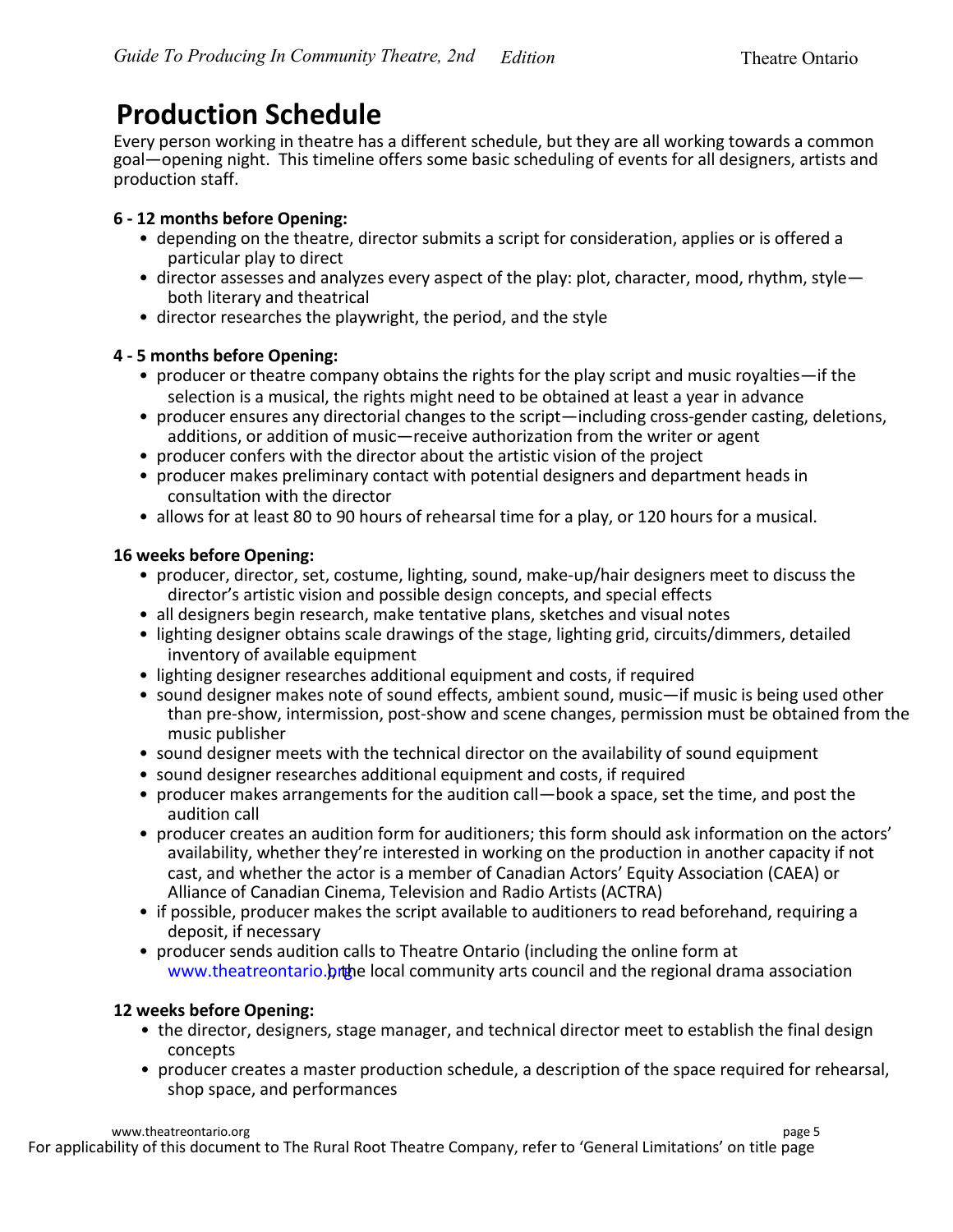- producer creates a production team contact list, including names, addresses, email addresses, postal codes with both day and night telephone numbers, and distribute it to all production staff (to protect the personal privacy of the production team, it is recommended that contact lists not be posted in publicly accessible locations)
- producer sets up an accounting system for the production in consultation with the treasurer of the theatre group
- props coordinator and furnishings coordinator discuss with the director and set designer the requirements for props and furnishings
- producer creates a preliminary budget for the project with a break-down for each department based on the design concepts
- set designer makes a set maquette (a model of the set) that has been approved by the director
- the set designer, producer, technical director and/or head carpenter create building plans, a list of required personnel and equipment
- costume designer makes final costume sketches includes swatches of material that have been approved by the director
- costume designer and producer create schedules, a list of required personnel and building-space needs (e.g. storage space, location and size of dressing rooms, designated areas for quick costume changes)
- lighting designer creates a ground and elevation plan, and arranges through the producer any loans or rental of additional equipment
- lighting designer arranges through the producer any loans or rental of additional equipment
- make-up/hair designer researches style of make-up to be warn in consultation with director and other designers
- based on the set designer's concepts, the props coordinator and furnishings coordinator assemble lists of required items
- director and producer conducts the auditions
- producer creates an audition schedule with the stage manager and director
- producer secures an accompanist and has piano tuned if music is required
- when casting is completed, producer notifies all auditioners about whether they have been cast
- producer adds cast list to the production list, and distributes to all production staff (to protect the personal privacy of the actors, it is recommended that contact lists not be posted in publicly accessible locations)

#### **10 weeks before Opening:**

- producer holds the first full production meeting
- producer sets up a schedule of weekly production meetings
- all designers coordinate specifics such as budgets, colour schemes, timelines, personnel, props, furnishing, set décor and director's requests
- stage manager obtains complete production lists, including cast and crew, complete schedules, scripts and information packages to distribute to the cast
- publicist and house manager meet with the producer, director and stage manager and have all the information required to begin creating press releases and a publicity timeline, including a photo call and any photo opportunities with the press;
- stage manager, producer, director, designers and technical director should be in regular communication
- stage manager produces a list of rehearsal costumes, props, furnishings
- costume designer, props coordinator and furnishings coordinator supplies the required rehearsal items
- make-up designer assesses state of make-up room (mirrors, sinks, chairs, etc.) and supplies, and purchases any supplies required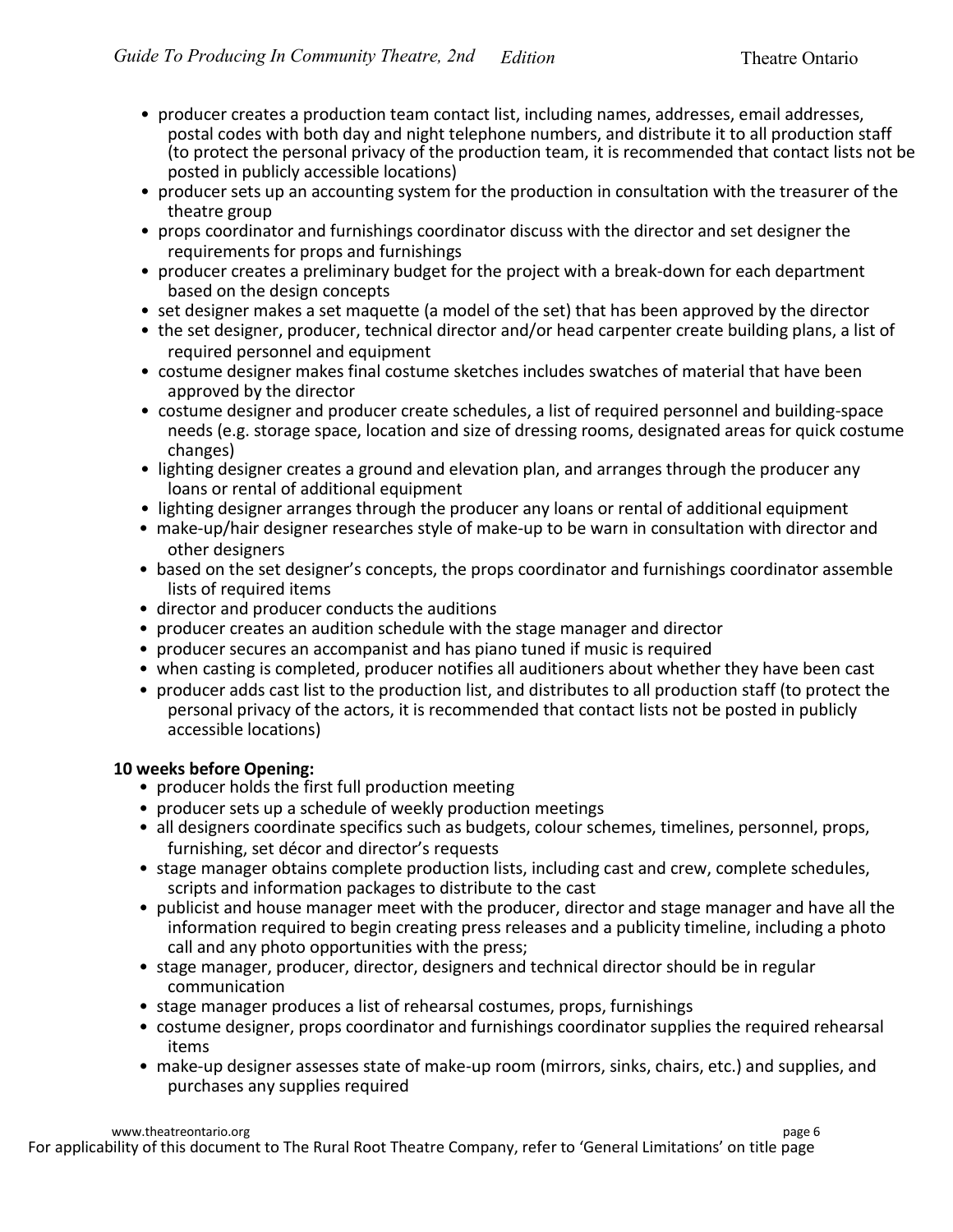#### **8 weeks before Opening:**

- producer finalizes all department budgets, if costs appear excessive, work on areas where costs may be reduced
- producer reviews and finalizes all department plans and timelines
- producer should be prepared to solve any inter-departmental conflicts, especially around budget issues
- costume designer prepares a notebook of measurements, costume needs and costume return list
- lighting designer continues to work on the lighting plot
- lighting designer ensures all equipment is in good working order, cables are safely wired, gobos or colour-gels are ordered

#### **First Rehearsal:**

- producer, director and stage manager coordinates the rehearsal
- all designers, department heads and company members attend
- introductions, welcome the cast, explain all company policies, and areas of responsibility
- director explains the artistic vision for the production
- set, costume, lighting, sound, make-up/hair designers presents their design concepts, set maquettes and sketches
- costume designer arranges for measurements and all subsequent fittings
- make-up/hair designer collects information from actors about allergies that could impact make-up applications

#### **6 weeks before Opening**

- costume designer continues to oversee costume collection and construction
- designers attend as many rehearsals as possible, making notes of any changes and director's requests
- costume designer and make-up/hair designer arrange with the producer for photo-call requirements
- lighting designer, director and stage manager create a preliminary lighting cue list
- sound designer, director and stage manager create a preliminary sound cue list
- make-up/hair designer finalizes design elements and sketches
- make-up/hair designer assigns small personal make-up kit including brushes, brush cleaners, lip liners, eye liners, etc.
- props coordinator and furnishings coordinator complete building of any items required
- actors work with any special effects make-up or prosthetics
- designers create a detailed list of borrowed or rented equipment

#### **2 weeks before Opening**

- costume designer arranges for dressers for tech week and performances
- make-up/hair designer arranges for make-up artists for tech week and performances
- lighting designer, sound designer, technical director arrange for lighting and sound operators for tech week and performances
- sound designer completes assembly of all required sound sources
- producer arranges for transportation of technical items, costumes, props, furnishings, etc. to the theatre

#### **Tech Week**

#### **Load-in, Set-up:**

For applicability of this document to The Rural Root Theatre Company, refer to 'General Limitations' on title page www.theatreontario.org page 7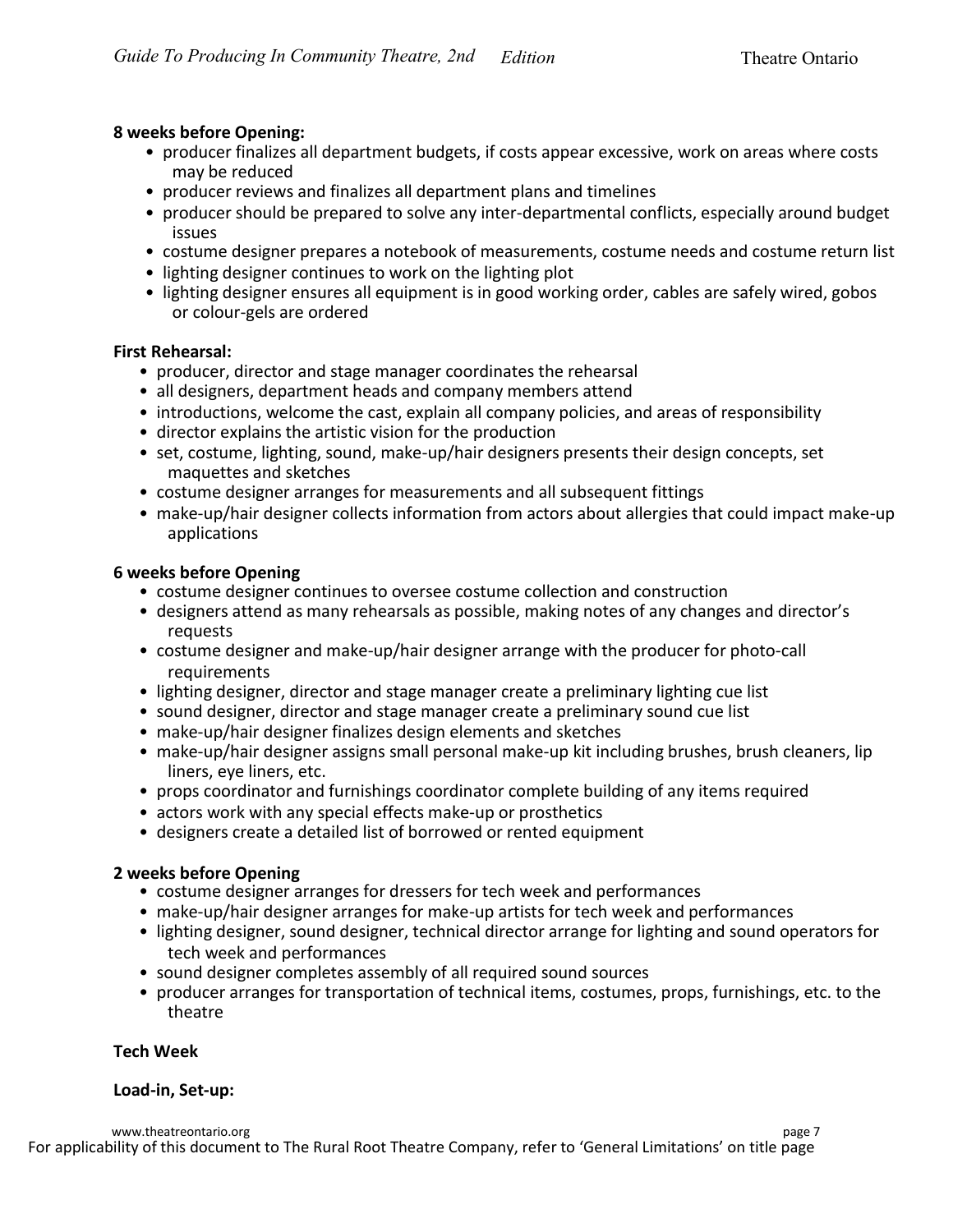- hard hats and safety boots must be worn during the load-in and set construction
- technical director supervises
- lighting, sound equipment is loaded into the theatre
- lights are hung and cabled
- sound speakers hung
- the set built on stage
- props and furnishings are moved into the theatre
- props tables are set-up backstage—valuable props should be locked up following rehearsals and performances

#### **Lighting Focus:**

• lighting designer directs the focus of the lighting instruments

#### **Level Set:**

- lighting designer, lighting operator, director and stage manager sit in the theatre and create all the lighting cues
- lighting levels may be altered over the course of tech week, and additional cues might be added
- sound designer, sound operator, director and stage manager sit in the theatre and set all the sound cues
- sound levels are prone to change, especially in the case of a musical where an orchestra and/or microphones are used
- lighting and sound operators follow all cues as called by the stage manager

#### **Actors' First Time On Stage With Set:**

- stage manager establishes a call time for all cast and crew to allow time for warm-up and pre-set
- technical director and stage manager provide a tour of the set, pointing out entrances and exits, props tables, quick change areas, automated scenery and location of stairs, cables, etc.
- technical director and stage manager provide a tour of the theatre, pointing out emergency exits, fire extinguishers, first aid kit location, fire curtain, dressing rooms, green room

#### **Costume Parade:**

- actors "parade" on stage in their costumes and make-up under show lighting, for the designers, production staff and director—be prepared to make adjustments
- this is a great opportunity to do a photocall—arrange with the producer, publicist, stage manager

#### **Rehearsal with Costumes:**

- opportunity for the actors to rehearse in costumes on the set
- great follow-up to a Costume Parade

#### **Technical-Only Rehearsal:**

- rehearsal of only the technical elements of the show—lighting, sound, scene changes, and special effects or automated scenery or props
- director, stage manager, technical director, lighting and sound operators, and stage crew should be present

#### **Cue to Cue:**

• under the stage manager's coordination, action and dialogue between cues is eliminated, so that only actors' entrances and exits, and technical cues are carried out to the satisfaction of the director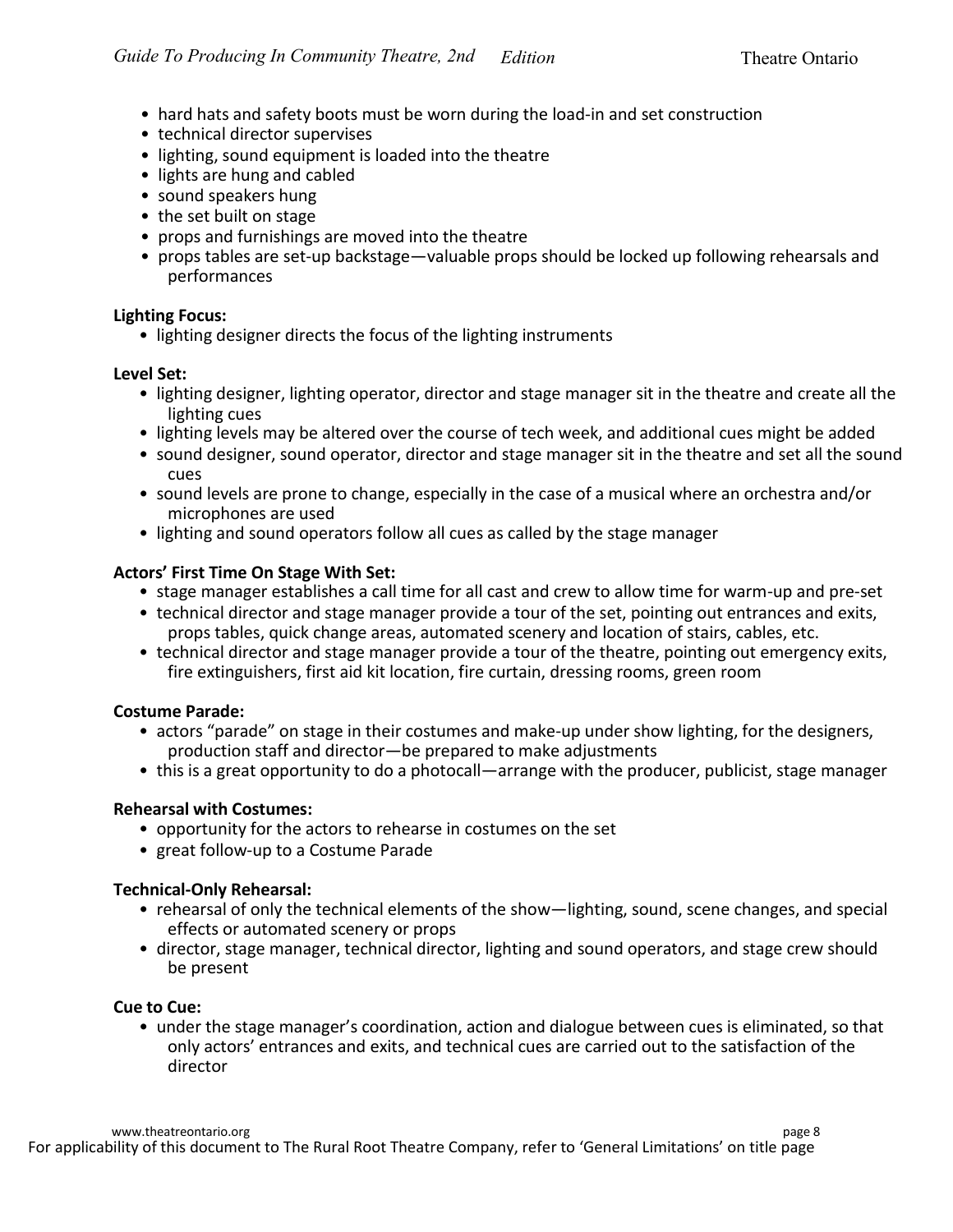• a cue-to-cue demands extra patience from everyone—make it clear to the actors that while acting is not the focus, actors must be alert

#### **Technical Rehearsal:**

• run through of the play with actors (not necessarily in costume) and all technical aspects of the production

#### **Dress Rehearsal:**

- conducted as a performance, from the half-hour call to the final exit after the curtain call
- actors must remain backstage at all times and the intermission must be observed
- any errors that occur should be dealt with as if an audience was present
- take notes on "glitches" to be ironed-out and present these notes after the run or before the next run
- stage manager is now responsible for the coordination of the production
- lighting and sound designers should finalize cue sheets

#### **Preview:**

- not all theatres will have a preview performance
- this is an actual performance with an audience (could be complimentary or sold at a discounted rate); but the preview still allows the director and designers an opportunity to fine tune aspects of the production

#### **The Run**

#### **Opening:**

- the first night of the normal run
- if the director or designers have any issues, make notes and pass on to the stage manager

#### **The Run:**

- costume designer ensures that all costumes are cleaned and repaired as required
- make-up/hair designer ensures that all make-up and hair supplies are replenished
- props coordinator resets props table following each performance, ensures items are properly placed prior to performance, repairs or replenishes props
- lighting and sound operators ensure all equipment is working properly prior to each show's start

#### **Post-Production**

#### **Strike:**

- set is taken down
- set items are returned to borrowed/rented sources, added to the company's permanent collection or destroyed
- lighting and sound equipment is taken down and returned
- ensure all company-owned lighting equipment is safely stored
- ensure all company-owned sound equipment is safely stored
- costume designer supervises the cleaning, restoration and return of all borrowed or rented costumes and accessories
- costume designer catalogues all costume pieces and accessories being added to the company's permanent collection
- make-up/hair designer catalogues all materials being added to the company's permanent collection
- props coordinator and furnishings coordinator supervises the cleaning, restoration and return of all borrowed or rented props/furnishings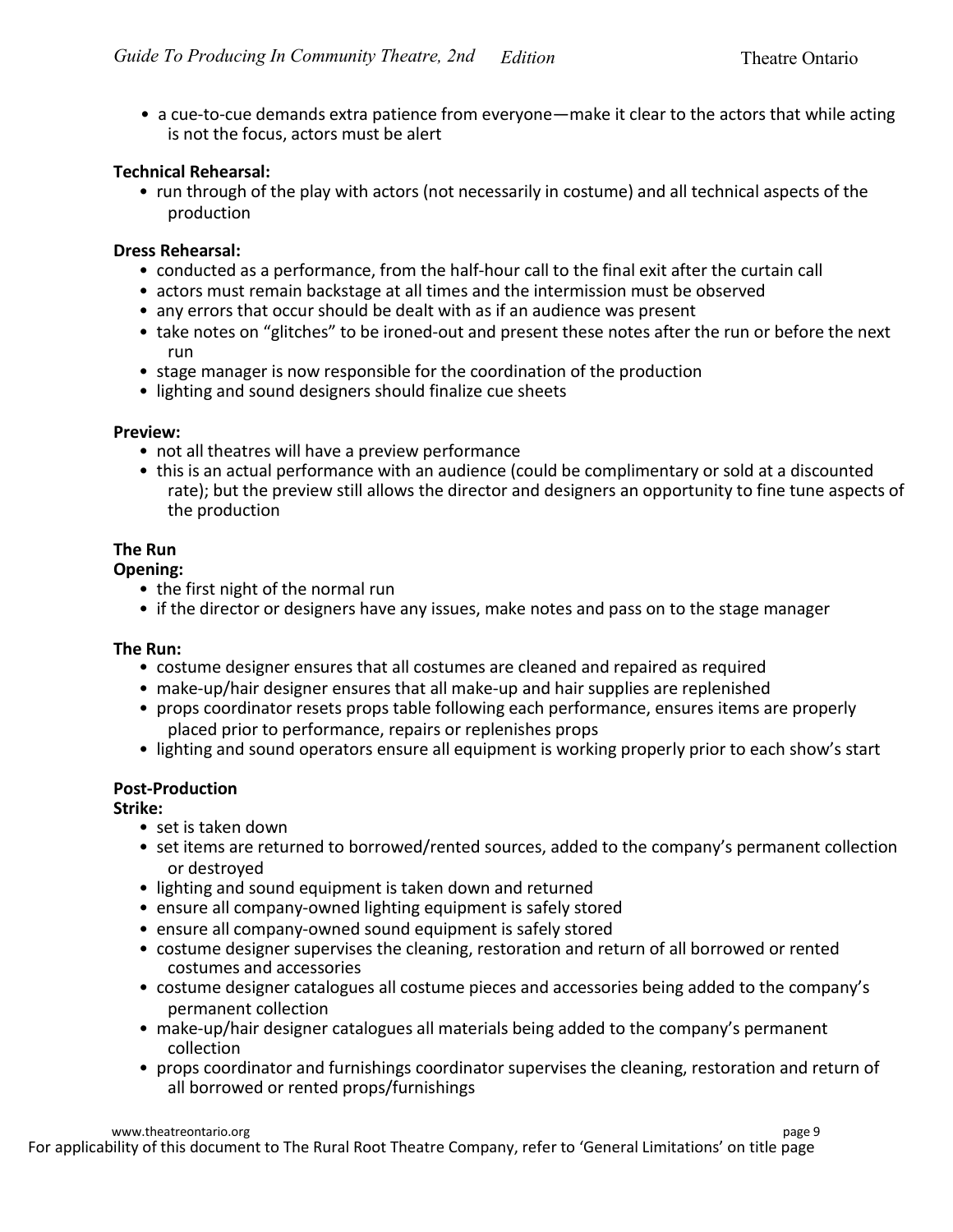#### **Post-Production:**

- producer conducts final production meeting for the director, stage manager, designers, technical director, and representative(s) from the cast, to discuss aspects of production—what worked and what did not; artistic outcomes should not be discussed
- producer ensures all departments have completed their clean-ups and returns of borrowed or rented equipment
- producer ensures all accounts are paid
- producer creates the financial report showing the original budget and the project actual expenditures
- producer collects project reports from all department heads
- producer adds the department head reports to the producer's overall report
- producer analyze the results from cost-to-budget as well as artistic achievements
- producer submits this overall report with the financial report to the Board of Directors

### **Notes on Musical Theatre**

Musical theatre, in general, requires more money, people, time and organization. The first thing to remember is to extend the planning and rehearsal time-lines. How much? How long? This all depends on the skill of the cast and crew. If a drama is rehearsed for 80 hours, then a musical would be rehearsed for 120 hours (approximately 50% more)—provided that the musical performers are as accomplished as the actors. If there is any training involved—dancing, singing, music—then it is wise to begin the process a few months ahead, with weekly training/rehearsals in music and dance.

Extra personnel with special skills will be needed—choreographers, music directors, accompanists and musicians. The stage manager will need assistants with clearly stated duties. With large groups of people, maintaining discipline and focus can sometimes be difficult. At least one of these assistant stage managers should be assigned to "crowd control." During the run, appoint one or two chorus members to liaise with the assistant stage manager. If the chorus contains family groupings, make elder members responsible for the care of younger members.

The primary artistic personnel in musical productions are the director, the choreographer and the music director. Both the choreographer and the music director support the director's artistic interpretation of the play while adding their special vision to their own area of expertise. This is a close working relationship. Care should be taken that communication lines are always open. This threesome is the core of the artistic team, and both the choreographer and the music director should attend any meetings attended by the director. This includes design and production meetings. There is nothing worse than having to cut a wonderful piece of choreography because the designer was unaware of the choreographer's needs. Some set materials absorb or distort sound—these kinds of details must be discussed and settled while ideas are still in the planning stage. Costuming is another area that requires communication. Can the actors dance, move and breathe? When people are physically active, their costume needs must be clearly communicated to the designer by the choreographer. Where will body-microphones be hidden?

#### **Recommended Reading:**

Let's Put On A Musical!: How To Chose The Right Show For Your Thecher Filichia (Back Stage Books). *Producing Musicals, A Practical Guidlabhn Gardyne (Crowood Press). Staging A Musical* Matthew White (Routledge).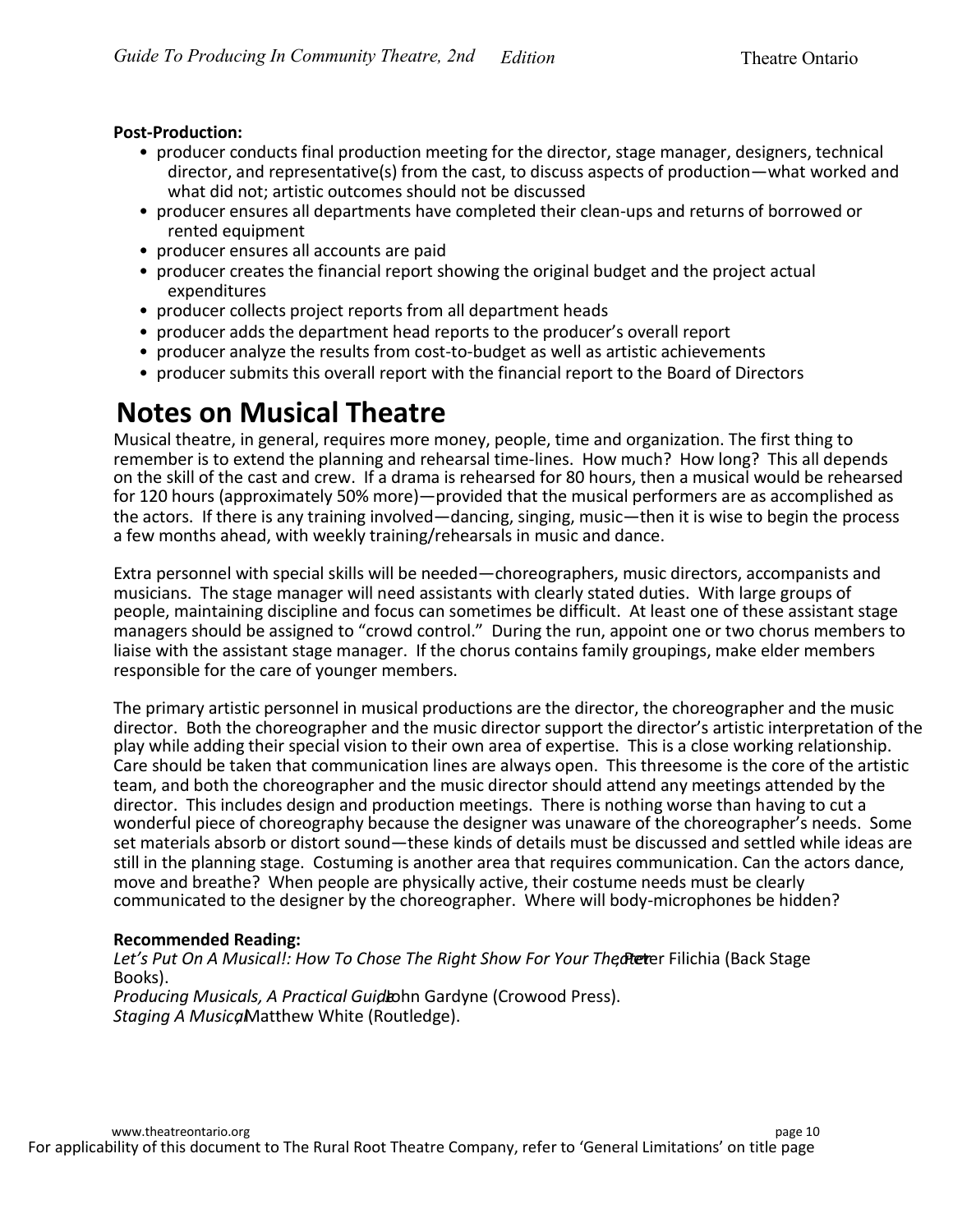### **Director**

The director is responsible to the producer.

#### **Duties:**

- Assesses and analyzes every aspect of the play: plot, character, mood, rhythm, style—both literary and theatrical
- Researches the playwright, the period, and the style
- Executes and interprets the artistic components of the show
- Rehearses and prepares the actors
- Communicates the artistic vision to the designers and all other departments
- Attends all production meetings
- Works within a budget

**Skills:**

- Knowledgeable in all aspects of theatre, including design, lighting, sound, costume and acting technique
- Excellent communication skills
- Strong organizational skills
- Prepared to spend the necessary rehearsal and preparation time
- Strong intuition
- Clear artistic vision
- Willingness to work with many people with a range of experience and abilities
- Likes the play
- Enthusiasm for the project

#### **Notes:**

It is particularly important that the director consciously communicate in a helpful, creative, supportive and constructive manner. Directors should avoid negative communication methods such as: blaming, yelling, accusing, threatening, nagging, guilting, and not listening.

#### **Recommended Reading:**

*Acting Skills For Life*, Ron Cameron-Lewis (The Dundurn Group). A Director Prepares: Seven Essays On Theatre And, **Ant**n Bogart (Routledge). *The Director's Eye: A Comprehensive Textbook For Directors & Actorern Ahart (Meriwether). Notes On Directing* Frank Hauser and Russell Reich (RCR Creative Press). *On Directing*, Harold Clurman (Fireside).

*Play Directing In The School: A Drama Director's Survival Guide* avid Grote (Meriwether Publishing). Sense Of Direction: Some Observations On The Art Of Direct *Mitherian Ball (Quite Specific Media)*. *Tips: Ideas For Directors*, Jon Jory (Smith & Kraus).

### **Director of the Musical**

In general, the director's job description and responsibilities are the same as those described earlier with the addition of collaborating artistically with the choreographer and the music director. Communicating the artistic vision to the large cast, crew and production team required in musical theatre is one of the largest challenges the director will meet. The Director should also define expectations with Choreographer: which scenes requiring blocking and which scenes require choreography.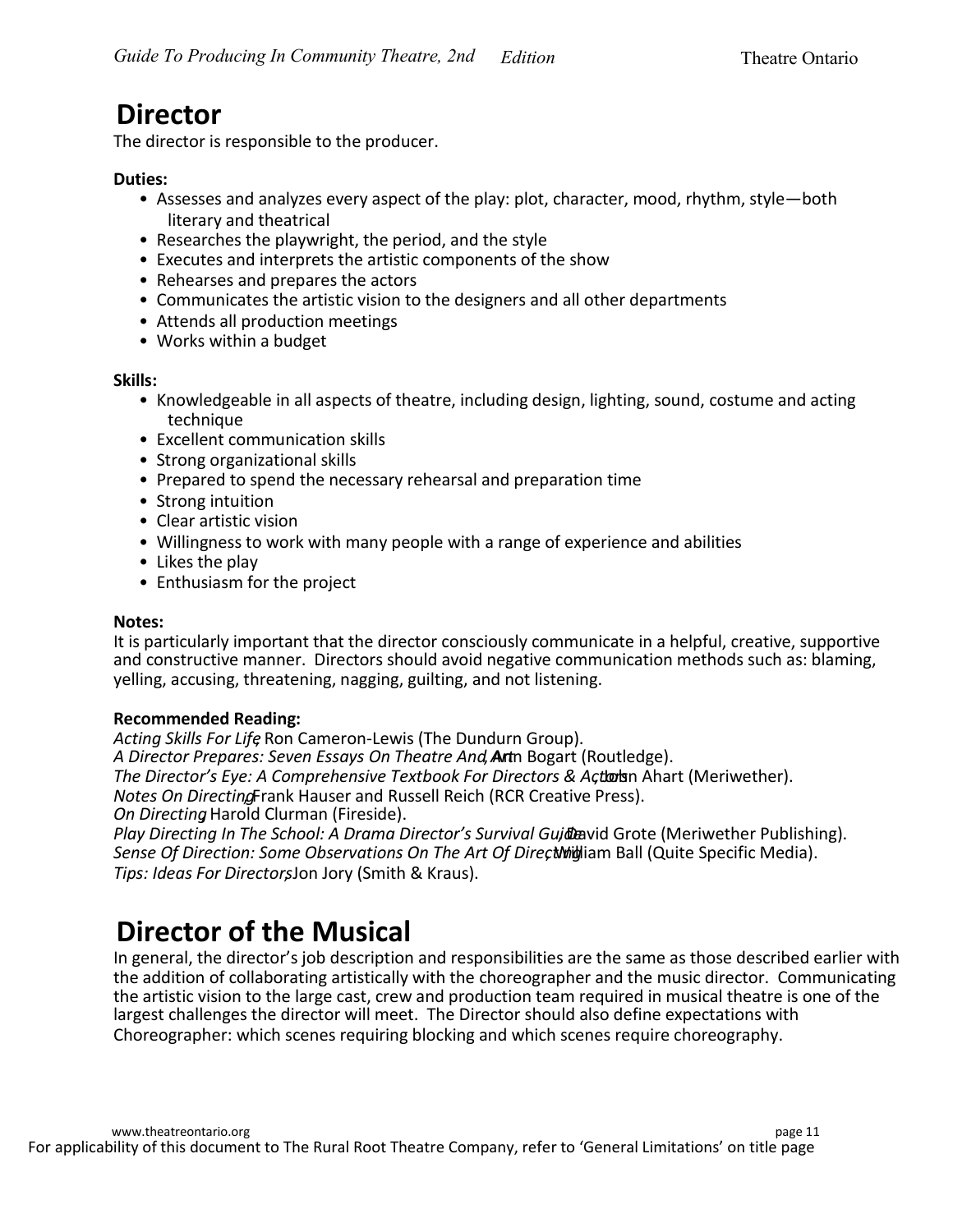### **Choreographer**

The choreographer is responsible to the director for the creation of all dance movement for the production.

#### **Duties:**

- Collaborates with director
- Auditions the dancers and may make recommendations to the director for casting
- Schedules dance rehearsals with the director, the music director and the stage manager
- Teaches the cast members how to execute the choreography
- Leads choreography rehearsals
- With the director, blocks and directs those areas of the play that move into and out of the musical numbers
- Functions as a movement coach throughout the show, particularly if it is a period piece and a certain style of movement is required
- Attends production meetings
- Attends rehearsals

#### **Skills:**

- Strong visual sense
- Strong choreographic skill
- Ability to teach
- Knowledge of dance styles and history
- Strong inter-personal skills
- Strong communication skills
- Strong organizational skills
- Strong supervisory skills

#### **Note:**

Resist the urge to direct the show. This is more difficult than it sounds because, a large portion of the show will be the choreographer's to share. As a result, the choreographer may begin to see possibilities that lie outside the director's interpretation. By all means, the choreographer may express ideas, but should be prepared to accept the director's final word.

#### **Recommended Reading:**

*Choreography: A Basic Approac* Bandra Minton (Human Kinetics). The Creative Habit: Learn It And Use It For Lifewyla Tharp (Simon and Shuster).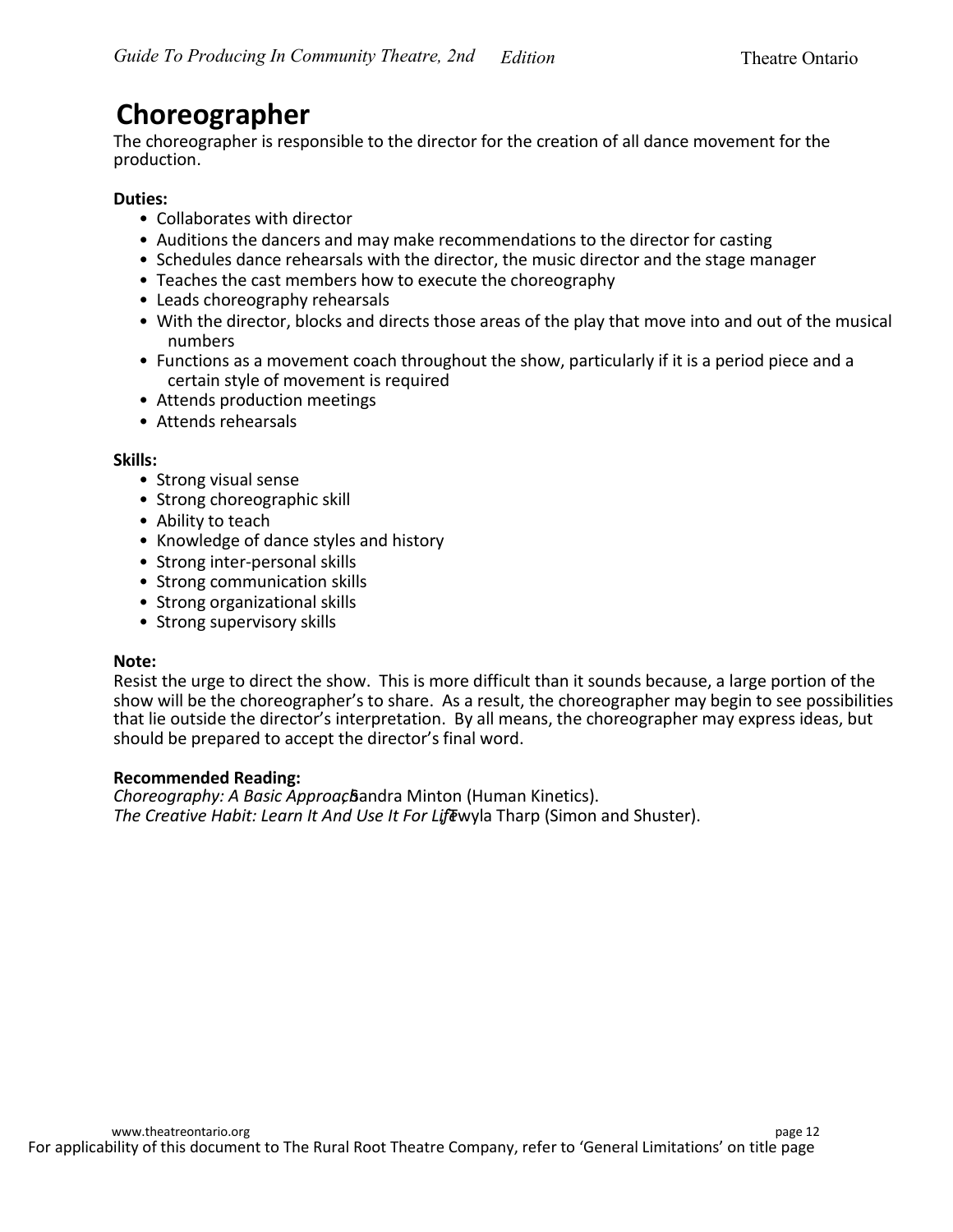### **Music Director**

The music director is responsible to the director for all musical aspects of the production.

#### **Duties:**

- Collaborates with director
- Auditions the singers and may make recommendations to the director for casting
- Schedules music rehearsals with the director, choreographer and stage manager
- Teaches the cast members the show's music
- Leads music rehearsals—principals, chorus and musicians
- Serves as the conductor, or, in consultation with the producer and director, hires the conductor
- In consultation with the producer and director, hires the rehearsal pianist and the orchestra musicians
- Works with the sound designer
- Attends production meetings
- Attends rehearsals

#### **Skills:**

- Strong musical sense
- Strong conducting ability
- Ability to teach
- Knowledge of music styles and history
- Strong inter-personal skills
- Strong communication skills
- Strong organizational skills
- Strong supervisory skills

#### **Note:**

Resist the urge to direct the show. This is more difficult than it sounds because, a large portion of the show will be the music director's to share. As a result, the music director may begin to see possibilities that lie outside the director's interpretation. By all means, the music director may express ideas, but should be prepared to accept the director's final word.

If the musicians working in the orchestra belong to a union, any special arrangements should be settled well in advance.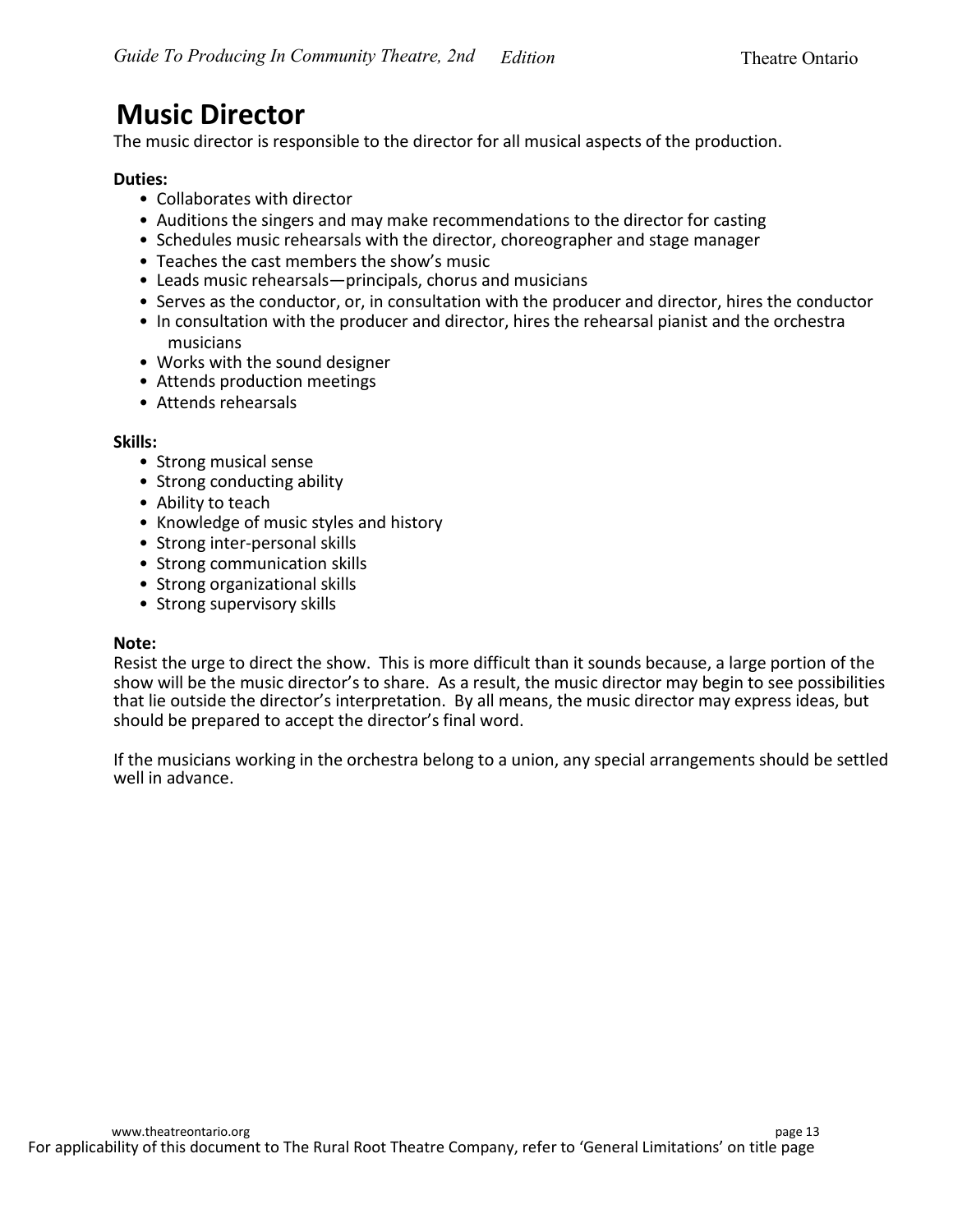### **Stage Manager**

The stage manager is responsible to the producer.

#### **Duties:**

- Consults with the producer on the selection of assistant stage managers
- Attends all production meetings
- Auditions:
	- Coordinates auditions with producer and director
- Preparation:
	- Prepares lists and forms for distribution to the actors
	- Prepares a preliminarily list of props
	- Tapes out the set on the rehearsal hall floor
	- Prepares the green room area
- Rehearsals:
	- In cooperation with director sets up rehearsal schedule
	- Responsible for the smooth running of rehearsals
	- Ensures rehearsal props are available
	- Ensures rehearsal space is safe and useable
- Maintains a neat, orderly and easily understandable prompt book
	- Notes start time, break time, finish time of rehearsals
	- Takes blocking notes, missed lines, entrances and exits
	- Prepares and distributes daily production notes
- Tech Week:
	- Organizes cue to cue and all technical rehearsals
	- Responsible for calling all cues
	- Oversees all backstage activities
	- Ensures the show is running smoothly;
- After Opening:
	- Responsible for maintaining the director's vision throughout the run
	- All production personnel and actors report to the stage manager
	- Prepares and distributes performance reports
- Health and Safety:
	- Ensures first aid kit is stocked
	- Ensures all actors and crew know where all fire exits, fire extinguishers are located
	- Posts health and safety information
	- Liaises with front of house, calling fire/ambulance/police in case of emergency
	- Responsible for evacuation of actors and crew in case of emergency
- Works closely with the director, producer and actors

#### **Skills:**

- Strong organizational skills
- Strong communication skills
- Calm and helpful manner under pressure
- Ability to multi-task
- Sense of humour
- Knowledge of lighting and sound equipment
- First Aid training if possible

#### **Recommended Reading:**

Stage Management Without Tetheatre Ontario.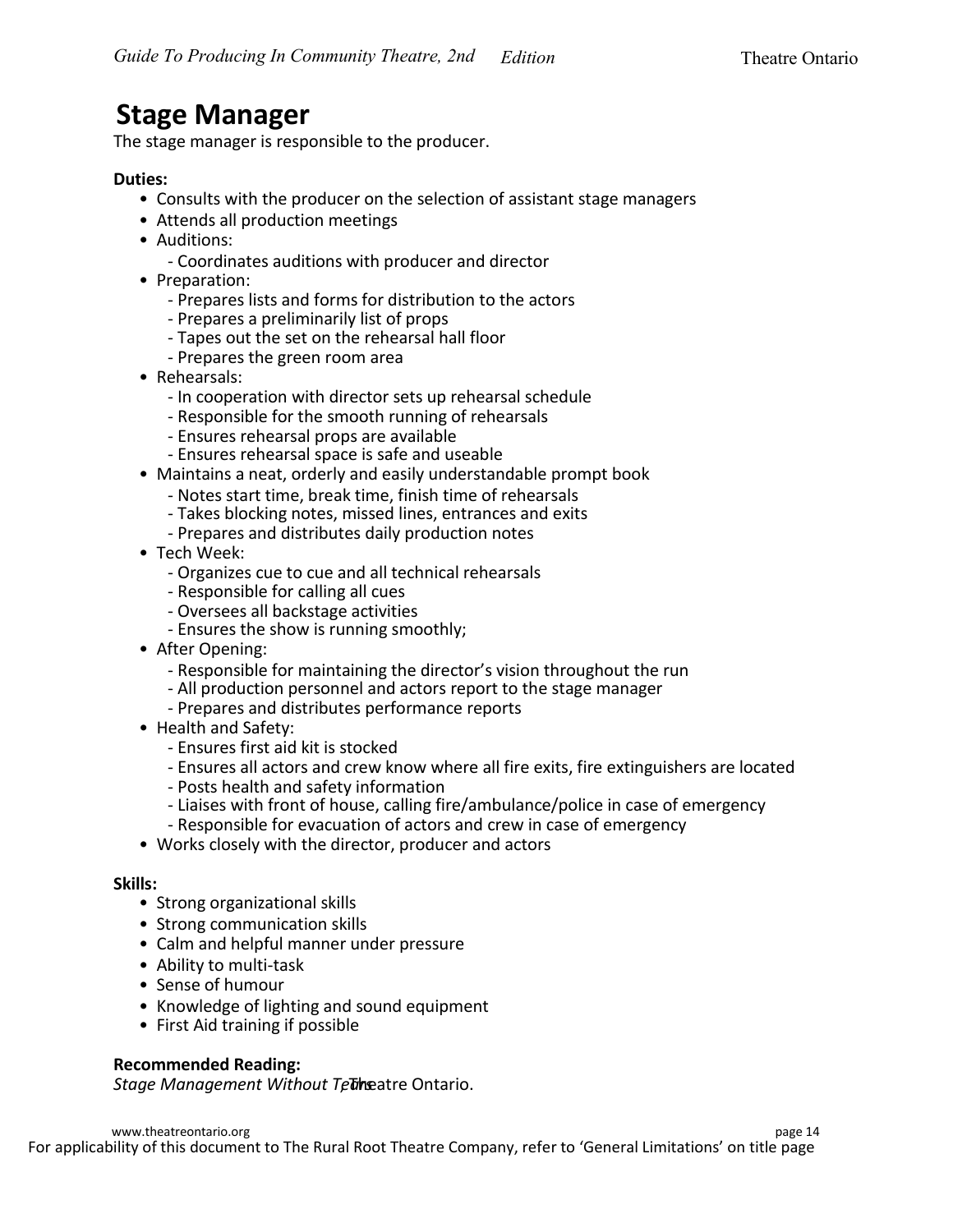*Stage Managing The Arts In Canada* , Winston Morgan (S.M.Arts).

### **Assistant Stage Managers**

An assistant stage manager should be assigned specific stage management tasks under the supervision of the stage manager. For example, in rehearsal the assistant stage manager may be responsible for assisting with paperwork, prompting, and the rehearsal props preset; during production, the assistant stage manager may coordinate backstage traffic while the stage manager is in the booth. In emergency situations, the assistant stage manager's familiarity with the play makes them an ideal pinch-hitter for lighting or sound operators.

The assistant stage manager should not be expected to conduct rehearsals or call a show, except in extreme emergencies. Be clear about delegated tasks and resist the temptation of using the assistant stage manager as a company "gopher."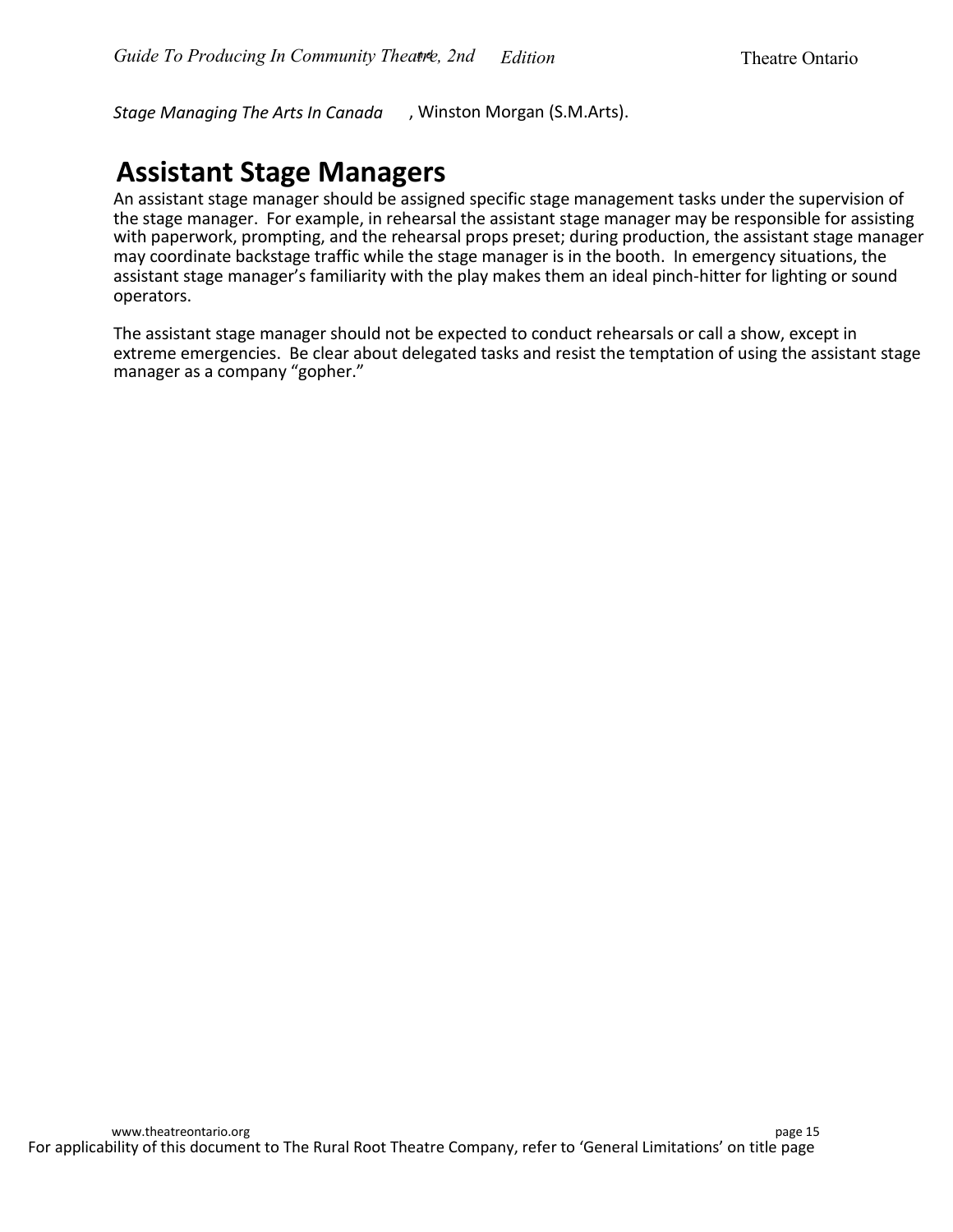### **Set Designer**

The set designer collaborates with the director, and is responsible to the producer.

#### **Duties:**

- Collaborates with director on establishing a set design
- Collaborates with director, costume and lighting designers on a colour palette
- Creates a maquette (a scale model) to communicate the final "look" of the set
- Creates a set of accurate drawings for the builders
- Creates drawings for props/furnishings coordinator
- Attends production meetings
- Attends first rehearsal and presents design concept
- Attends other rehearsals as available
- Attends load-in and set-up, dress rehearsals, etc.
- Coordinates scenic artists and set painters
- Coordinates props and furnishings with the appropriate coordinator
- Works within a budget

#### **Skills:**

- Strong visual sense
- Ability to draw and build maquettes
- Knowledge of architectural styles and history
- Strong inter-personal skills
- Strong communication skills
- Strong organizational skills
- Strong supervisory skills
- Financially responsible

#### **Recommended Reading:**

*Scenography In Canada: Selected Designe hatalie Rewa (University of Toronto Press).*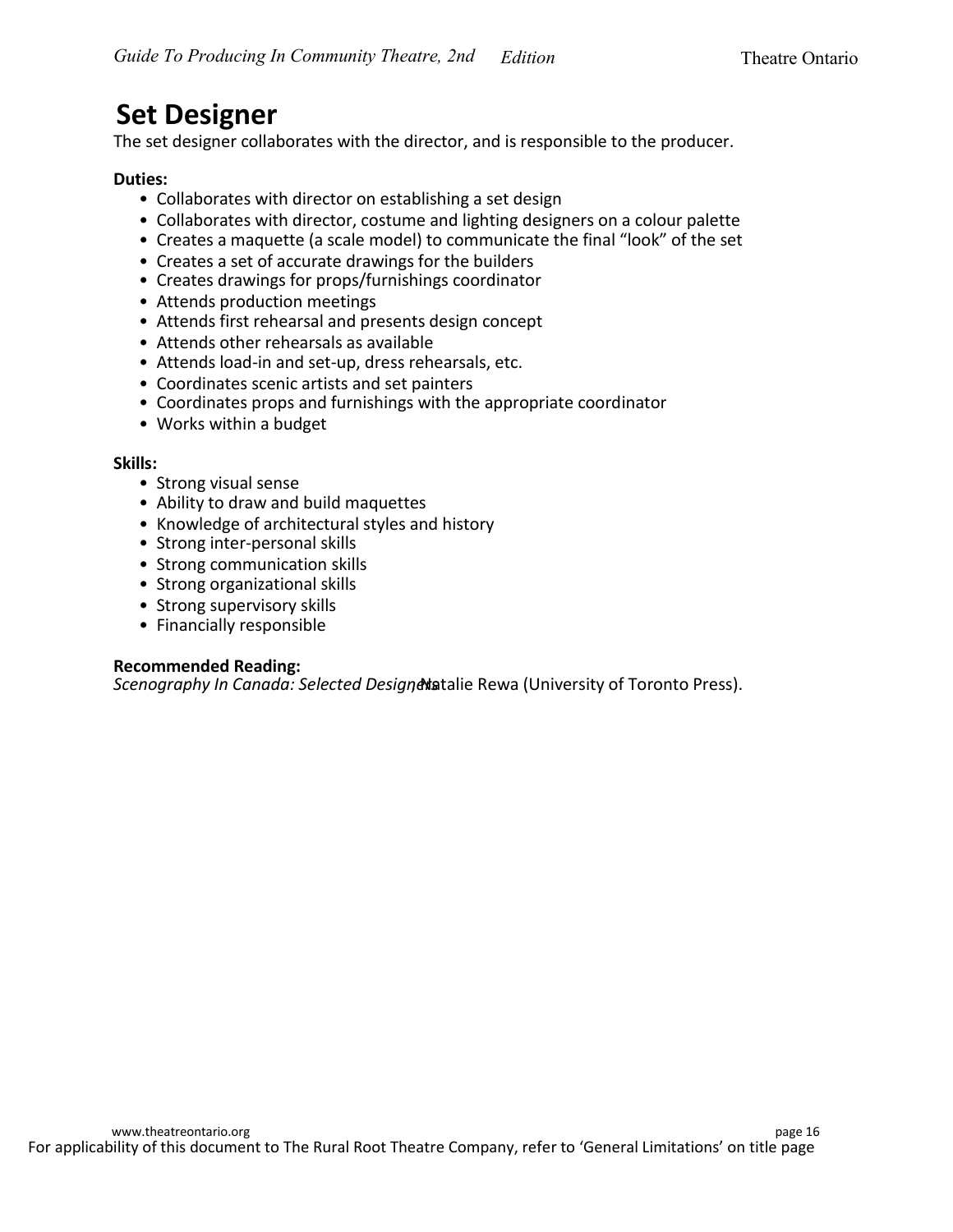### **Costume Designer**

The costume designer collaborates with the director, and is responsible to the producer.

#### **Duties:**

- Collaborates with director on establishing a costume design
- Collaborates with director, set and lighting designers on a colour palette
- Creates colour sketches of people and clothing that communicate the final "look" of costumes
- Takes measurements of all cast members
- Buys, rents or borrows costumes and accessories (shoes, hats, gloves, jewelry, purses, etc.),
- Adapts clothing to suit a character, and the actors' activities (safety, comfort and moveability)
- Sews costumes if necessary
- Attends production meetings
- Supplies rehearsal costumes
- Attends first rehearsal and presents design concept
- Attends other rehearsals as available
- Attends costume parade, dress rehearsals, etc.
- Coordinates dressers for costume changes
- Arranges to repair and clean costumes during the run
- Supervises returns of any borrowed costumes or accessories
- Works within a budget

#### **Skills:**

- Strong visual sense
- Ability to draw
- Knowledge of clothing styles and history
- Strong inter-personal skills
- Strong communication skills
- Strong organizational skills
- Strong supervisory skills
- Financially responsible

#### **Recommended Reading:**

*Plain and Fancy: A Manual On Costume Desidence Ontario* A Concise History of Costum bames Laver (Thames and Hudson) **The Evolution of Fashion, 1066-1930, Argot Hamilton Hill, Peter Bucknell (Drama Book Specialists)** A Handbook of Costumianet Arnold (MacMillan & Co.) A History of CostumeCarl Kohler (Dover Books) *Metric Pattern Cutting* Vinifred Aldrich (Mills & Boon Limited)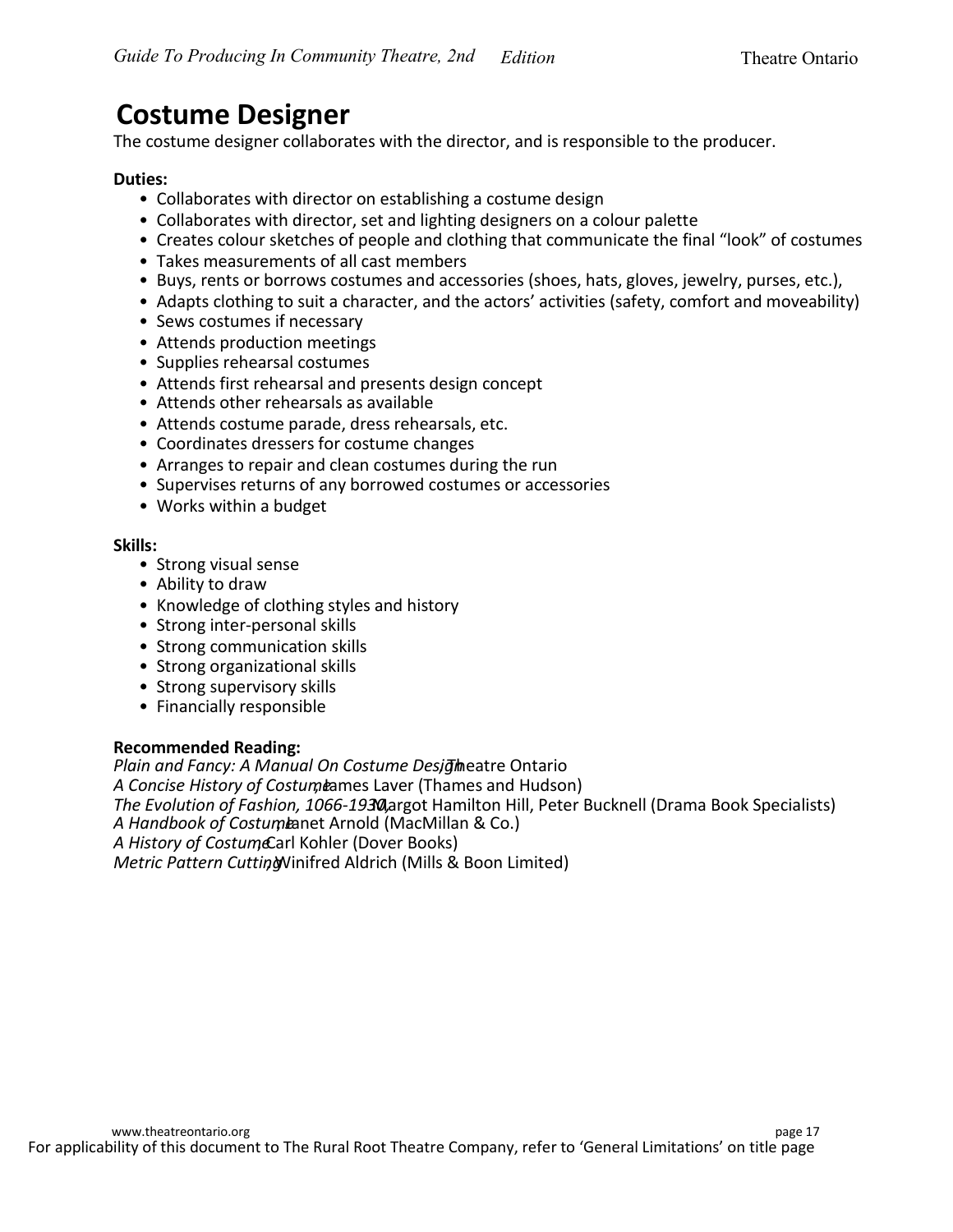### **Lighting Designer**

The lighting designer collaborates with the director, and is responsible to the producer.

#### **Duties:**

- Collaborates with director on establishing a lighting design
- Collaborates with director, set and costume designers on a colour palette
- Creates a lighting plot, ground and elevation plan
- Creates cue sheets
- Attends production meetings
- Attends first rehearsal and presents design concept
- Attends other rehearsals as available
- Coordinates rental of additional lighting equipment
- Attends load-in, lighting hang, lighting focus, level set, dress rehearsals, etc.
- Works within a budget

#### **Skills:**

- Strong visual sense
- Understanding of the interaction of colour, light and shadow in three-dimensional spaces
- Understanding of lighting equipment (lamps, lighting boards, dimmers, wiring, etc.)
- Strong inter-personal skills
- Strong communication skills
- Strong organizational skills
- Strong supervisory skills
- Financially responsible

#### **Recommended Reading:**

Light On The Subject: Stage Lighting For Directors, Actors And The Rest Or basid Hays (Limelight Editions).

A Practical Guide to Stage Lightingteven Louis Shelley (Focal Press).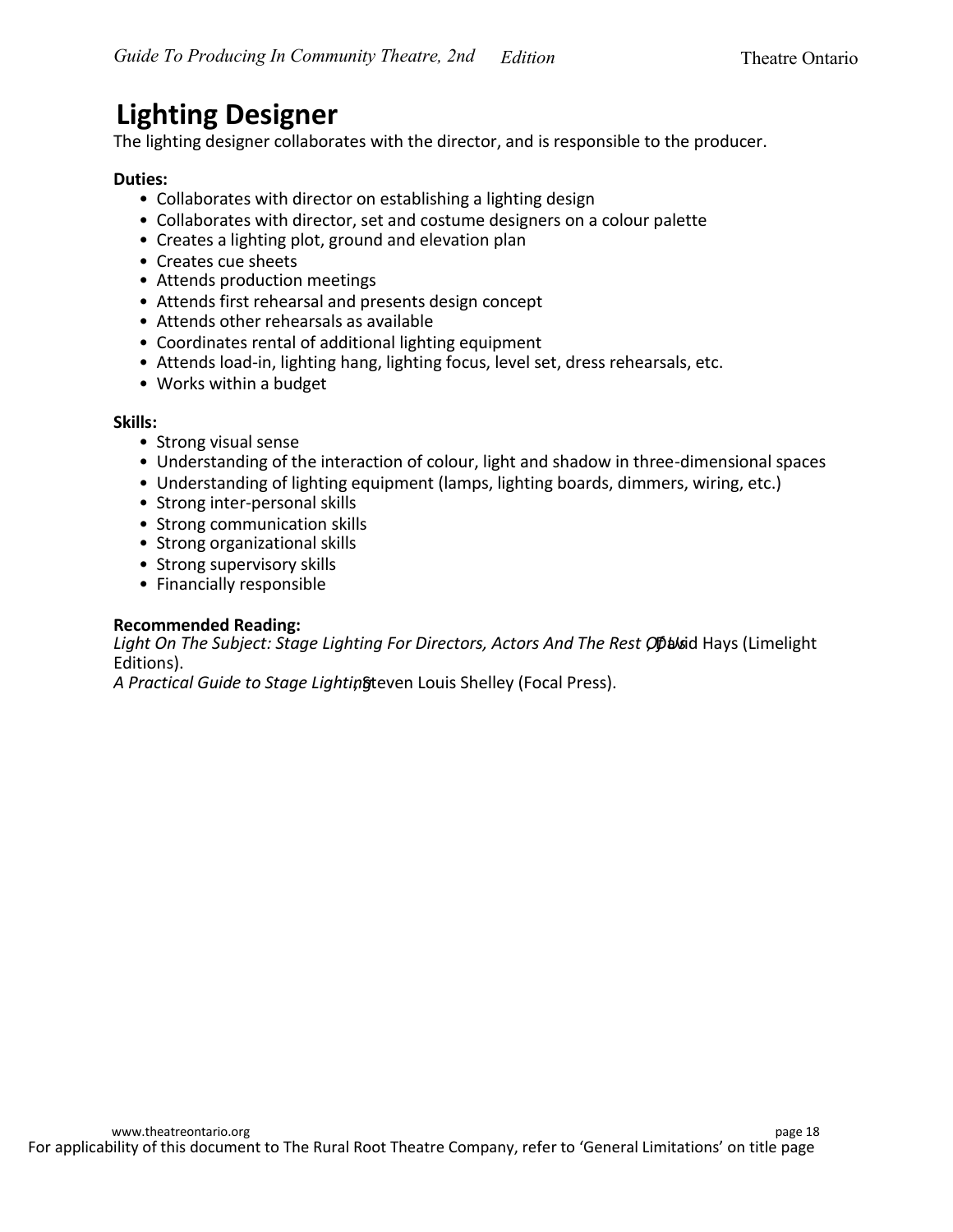### **Sound Designer**

The sound designer collaborates with the director, and is responsible to the producer.

#### **Duties:**

- Collaborates with director on establishing a sound design (effects, soundscapes, ambient music)
- Collaborates with other designers
- Creates a sound plot (speaker location, etc.)
- Creates cue sheets
- Attends production meetings
- Attends first rehearsal and presents design concept
- Attends other rehearsals as available
- Coordinates rental of additional sound equipment
- Attends load-in, sound system set-up, level set, dress rehearsals, etc.
- Works within a budget

#### **Skills:**

- Understanding of different sounds and music create moods, tension, and a sense of place
- Understanding of acoustics
- Understanding of sound equipment (speakers, amplifiers, sound boards, microphones, playback equipment, etc.)
- Ability to record and/or compile sound sources
- Strong inter-personal skills
- Strong communication skills
- Strong organizational skills
- Strong supervisory skills
- Financially responsible

#### **Recommended Reading:**

**Theatre Soundohn A. Leonard (Routledge).**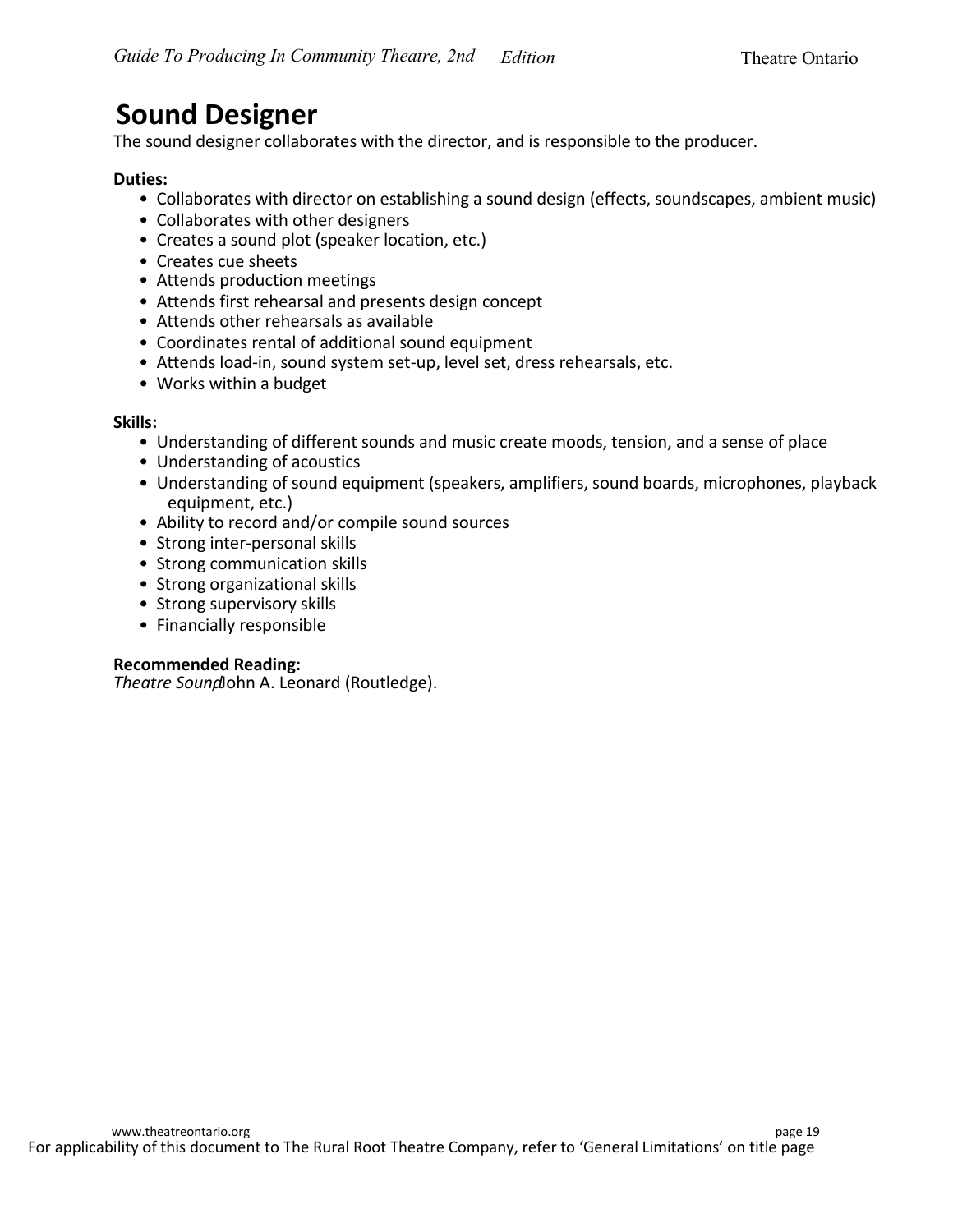### **Make-up/Hair Designer**

The make-up/hair designer(s) collaborates with the director, and is responsible to the producer.

#### **Duties:**

- Collaborates with director on establishing a make-up/hair design
- Collaborates with other designers
- Creates colour sketches of people and make-up/hair that communicates the final "look" of characters
- Buys, rents or borrows make-up accessories
- Attends production meetings
- Attends first rehearsal and presents design concept
- Attends other rehearsals as available
- Attends costume parade, dress rehearsals, etc.
- Coordinates make-up artists for performances
- Arranges to replenish make-up/hair supplies during the run
- Works within a budget

#### **Skills:**

- Strong visual sense
- Ability to draw
- Knowledge of make-up/hair styles and history
- Understanding of the effect of colour, light and shadow on the human face
- Experience with wigs, beards and various prosthetics and special effects make-up
- Strong inter-personal skills
- Strong communication skills
- Strong organizational skills
- Strong supervisory skills
- Financially responsible

#### **Recommended Reading:**

Hair and Wigs for the Stag Rosemary Swinfield (Betterway Books). *Stage Makeup,<sup>th</sup>ad*, Richard Corson (Prentice-Hall Canada). *Stage Makeup Step by Stepp* **semary Swinfield (F&W Publications).**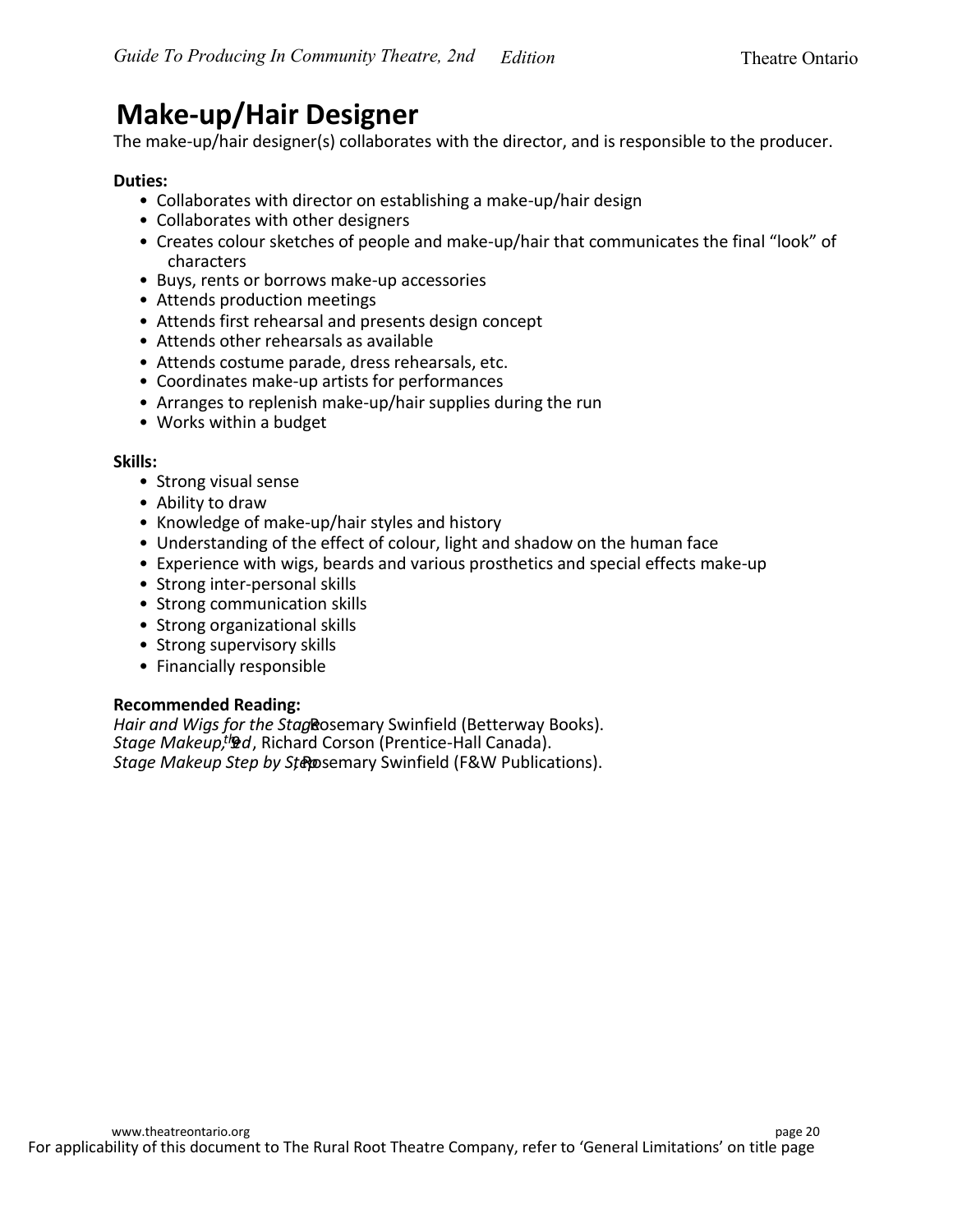### **Technical Director**

The technical director is responsible to the producer.

#### **Duties:**

- Organizes and costs technical needs of the show—materials for the set, lights, costume materials and rentals, sound equipment and props
- Supervises, coordinates and balances technical needs of the director, designers and department heads
- Manages and directs the crew and technicians up to the final dress rehearsal
- Attends production meetings
- Attends first rehearsal
- Attends other rehearsals as available
- Supervises load-in and set-up,
- Conducts a tour of theatre and on-stage set for cast and crew
- Attends technical-only rehearsals, technical rehearsals, dress rehearsals
- Works within a budget

#### **Skills:**

- Strong background in technical aspects of production
- Appreciation for the design process
- Ability to interpret construction plans
- Strong knowledge of health and safety legislation, policies and practices
- Strong inter-personal skills
- Strong communication skills
- Strong organizational skills
- Strong supervisory skills
- Financially responsible

#### **Note:**

The role of the technical director has developed over the past years to relieve the producer and stage manager of tasks related to the technical production. The greater the technical demands and budget of the show, the greater the need for a technical director.

#### **Recommended Reading:**

*The Backstage Handbopkaul Carter (Broadway Press). Stage Directions: Guide To Working Back Stageited by Stephen Peithman and Neil Offen* (Heinemann).

**Technical Theatre for Non-Technical Peoplerew Campbell (Allworth).**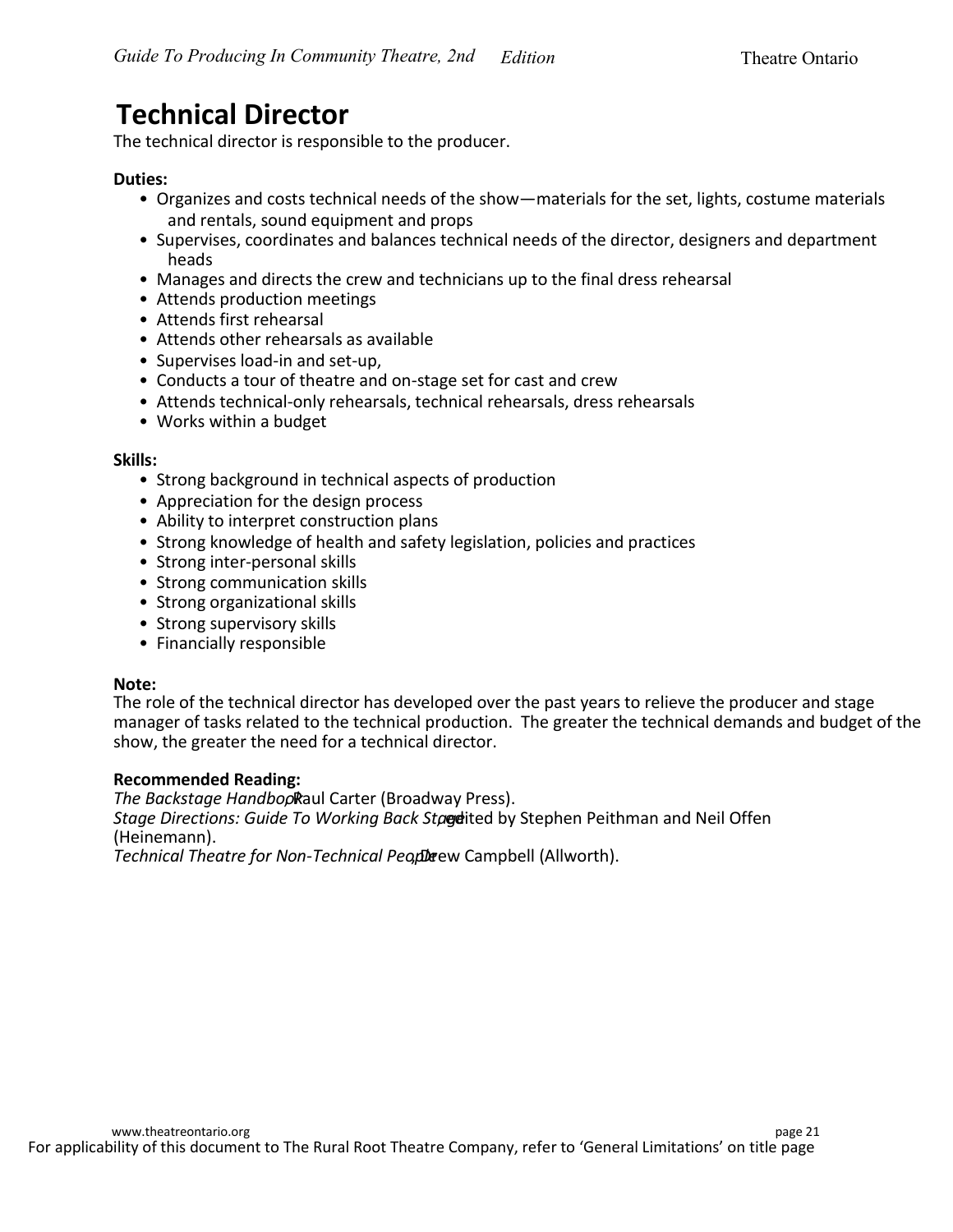### **Head Carpenter**

The head carpenter is responsible to the technical director and set designer.

#### **Duties:**

- Interprets the set designer's drawing into the reality of a set
- Builds scenic elements
- Manages and direct the building crew
- Attends production meetings
- Attends first rehearsal
- Attends other rehearsals as available
- Attends load-in and set-up
- Works within a budget

#### **Skills:**

- Strong background in technical aspects of production
- Appreciation for the design process
- Ability to interpret construction plans
- Strong knowledge of health and safety legislation, policies and practices
- Strong inter-personal skills
- Strong communication skills
- Strong organizational skills
- Strong supervisory skills
- Financially responsible

#### **Note:**

Do not accept vague suggestions or ideas that are not completely defined. An appropriate motto is: "If it's on the page, it's on the stage, if it's in the air, it's not there," meaning that design elements should be drafted or drawn and not just mentioned in passing.

#### **Recommended Reading:**

**Stock Scenery Construction HandboBkIl Raoul (Broadway Press).**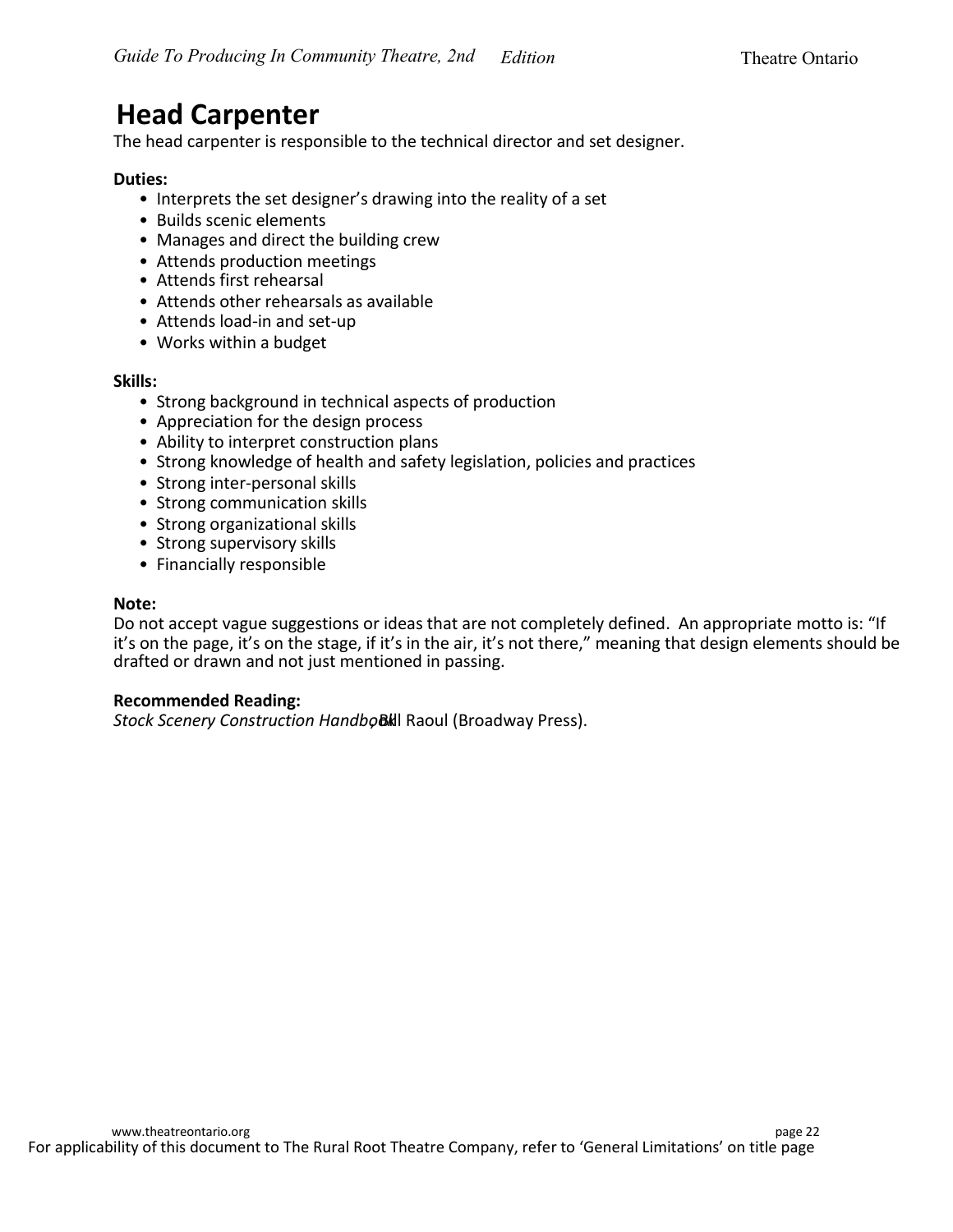### **Props and/or Furnishings Coordinator**

*NOTE: Different people often handle props and furnishings. In this description, they are placed together but the observations cover both departments. In a professional theatre, the set designer designs props and furnishings, and the costume designer designs hand props like hats, jewellery, accessories, etc. The head of props and/or furnishings is responsible to the designers for achieving their designs.*

#### **Duties:**

- Collaborates with set designer
- Builds, borrows, rents props or furnishings based on blueprints and drawings supplied by set designer
- Attends production meetings
- Supplies rehearsal props and/or furnishings
- Attends first rehearsal
- Attends other rehearsals as available
- Attends load-in and set-up, dress rehearsals, etc.
- Arranges to replenish or repair props and/or furnishings during the run
- Works within a budget

#### **Skills:**

- Ability to build, repair props and/or furnishings
- Talent for scrounging and getting great bargains
- Driver's license
- Strong inter-personal skills
- Strong communication skills
- Strong organizational skills
- Strong supervisory skills
- Financially responsible

#### **Note:**

Never underestimate the effectiveness of suitable props and furnishings for a production. The aim of every department of theatre production should be "attention to detail"—in decor, props and furnishings it is an absolute. The detail left unattended is what can pull the audience completely "out of the moment." The exactly right props and furnishings are sometimes hard to find, but absolutely worth the extra time and trouble.

Remember that set furnishings are subject to much more abuse than home furnishings and consequently need much more care. Be prepared to repair and re-upholster borrowed furniture if any damage is done.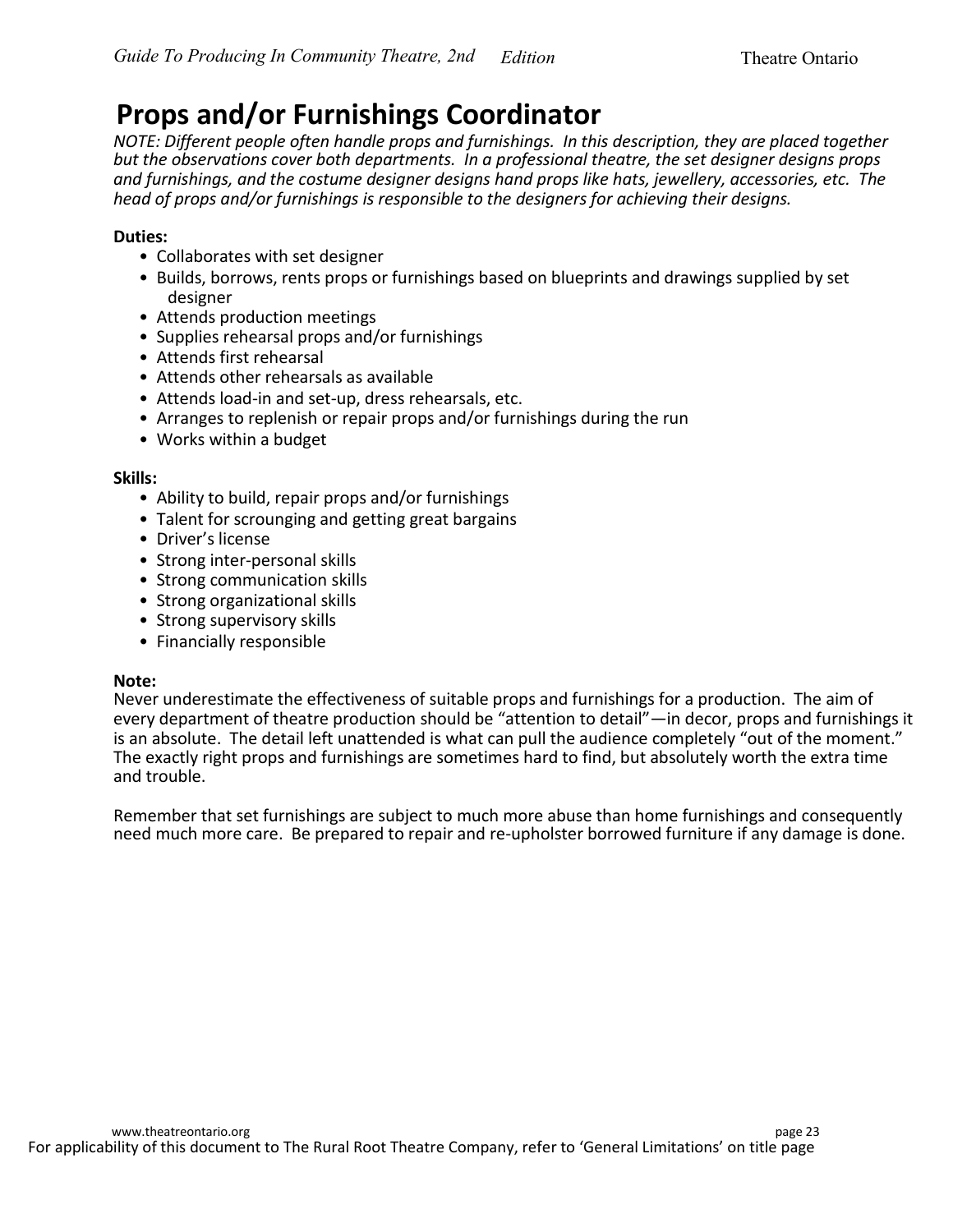### **Lighting Operator**

The lighting operator is responsible to the stage manager and lighting designer.

#### **Duties:**

- Attends load-in, lighting hang, lighting focus, level set, dress rehearsals, etc.
- Hangs lights, focus lights
- Follows all lighting cues as called by the stage manager
- Ensures lighting equipment is operational prior to each performance

#### **Skills:**

- Understanding of lighting equipment (lamps, lighting boards, dimmers, wiring, etc.)
- Attentive and follows instructions
- Strong communication skills

### **Sound Operator**

The sound operator is responsible to the stage manager and sound designer.

#### **Duties:**

- Attends load-in, sound set-up, level set, dress rehearsals, etc.
- Follows all sound cues as called by the stage manager
- Ensures sound equipment is operational prior to each performance

#### **Skills:**

- Understanding of sound equipment (speakers, amplifiers, sound boards, microphones, playback equipment, etc.)
- Attentive and follows instructions
- Strong communication skills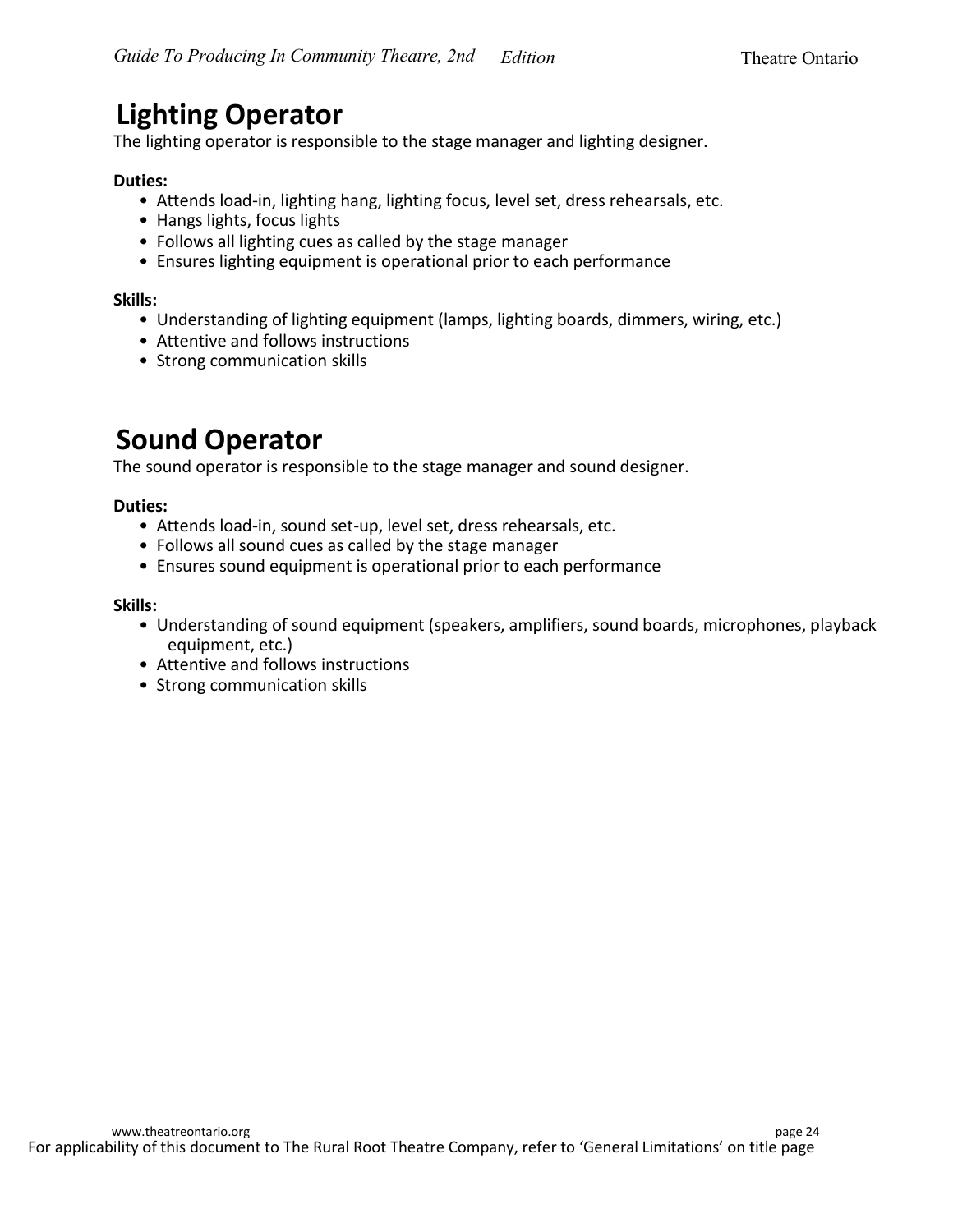### **Publicist**

The publicist is responsible to the producer and/or Board of Directors.

#### **Duties:**

- Plans and implements a media strategy that incites interest and excitement in the public through posters, promotional flyers and advertisements
- Liaises with the media through press releases
- Arranges interviews
- Sets up photo shoots
- Prepares press kits
- Prepares the program
- Distributes any complimentary tickets
- Works with the producer regarding the presentation of publicity materials
- Ensures the box office manager is fully informed about any marketing initiatives, particularly ticket discounts
- Attends first rehearsal
- Works within a budget

#### **Skills:**

- Strong writing skills
- Excellent communication skills
- Strong computer skills
- Access to a fax machine
- Eye for detail
- Strong sense of design
- Ability to meet deadlines
- Strong organizational skills

#### **Recommended Reading:**

For Immediate Release: A Step by Step Guide for Theatre Publicistatre Ontario (available free-ofcharge from www.theatreontario.org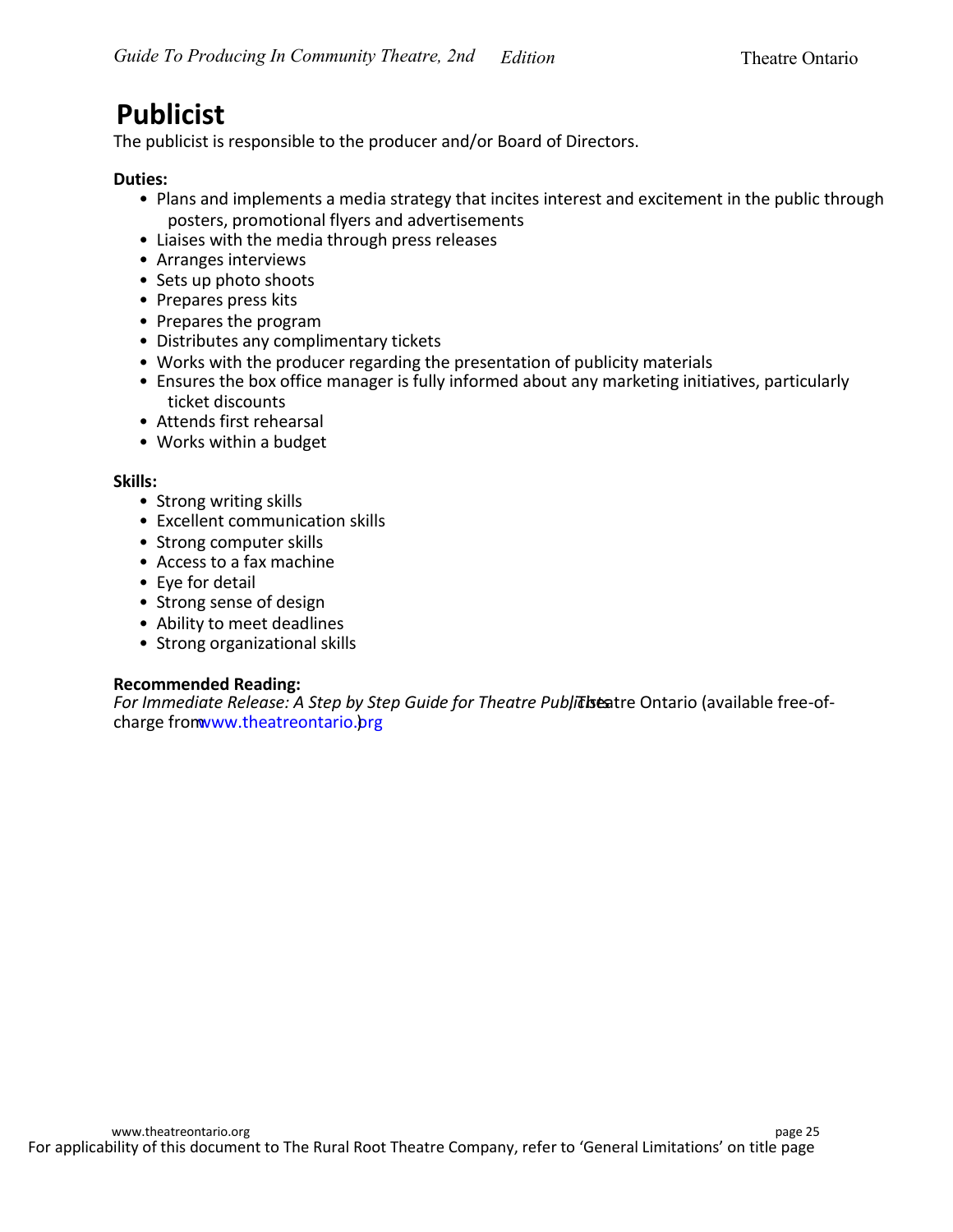### **Box Office Manager**

The box office manager is responsible to the producer and/or Board of Directors.

#### **Duties:**

- Sets up a ticket sale and internal audit system
- Keeps clear and accurate records of sales—by performance, ticket type and origin of sale
- Makes regular bank deposits
- Ensures the security of all cash, cheques and unsold tickets
- Trains, schedules and supervises box office staff
- Liaises with the producer and publicist to arrange any complimentary tickets
- Coordinates with the house manager to accommodate any guests with special needs
- Ensures the box office is totally informed about the current show, upcoming events and new marketing initiatives.
- Has answers to any questions a ticket buyer might ask: the length of the show, its suitability for children, what restaurants are nearby
- Attends first rehearsal

#### **Skills:**

- Basic accounting and mathematical ability
- Talent for dealing with the public and volunteers
- Ability to maintain a calm and cheerful manner when under pressure
- Strong communication skills
- Strong organizational skills
- Understanding of federal privacy legislation (PIPEDA)

#### **Recommended Reading:**

*Basics of an Effective Box Officerichard Carter (Theatre Ontario)*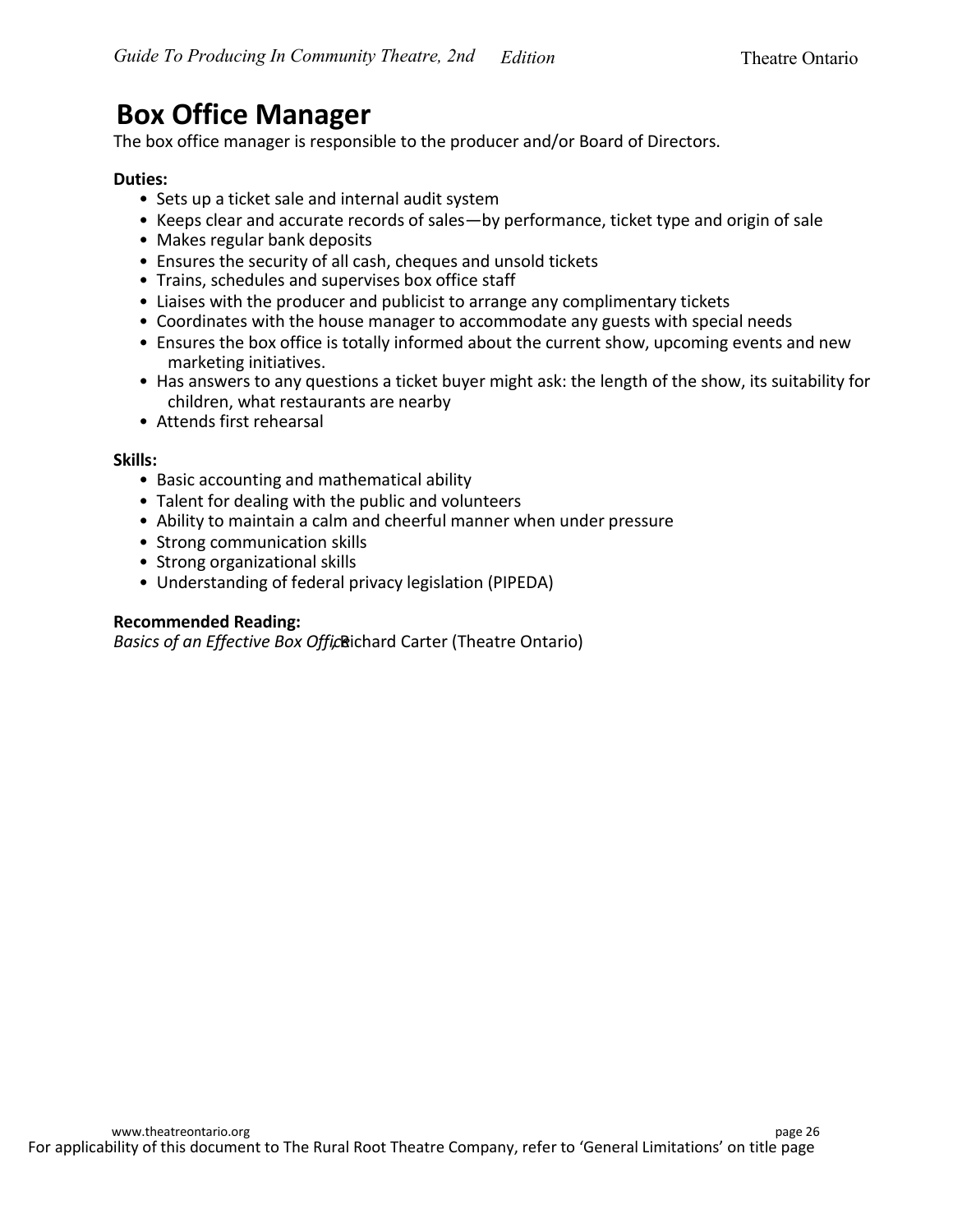### **House Manager**

The house manager is responsible to the producer and/or the Board of Directors.

#### **Duties:**

- Responsible for all activities in the audience (house), the foyer and grounds of the theatre
- Ensures that the house, its foyer and washrooms are maintained cleanly and securely in accordance with any fire and safety codes
- Controls audience traffic before, during and after each performance
- Trains and supervises ushers
- Ensures tickets are collected, programs distributed and audience members are seated comfortably
- Liaises with the stage manager for the timing of curtain at the beginning of the performance and at intermissions
- Responsible for refreshments served during intermission, sales tables in the foyer, displays and the running of a coat check
- Posts warnings indicating that a performance uses fog effects, flashing/strobe lights or cigarette smoke
- Prepares for first aid emergencies and has phone numbers for taxis, ambulances, hospitals and police posted in an accessible location for ushers
- Attends first rehearsal

#### **Skills:**

- Enjoys dealing with people and is known as "a good host"
- Excellent communication skills
- Easy-going and personable manner
- Strong team-building skills
- Background in catering or the hospitality industry is a strong asset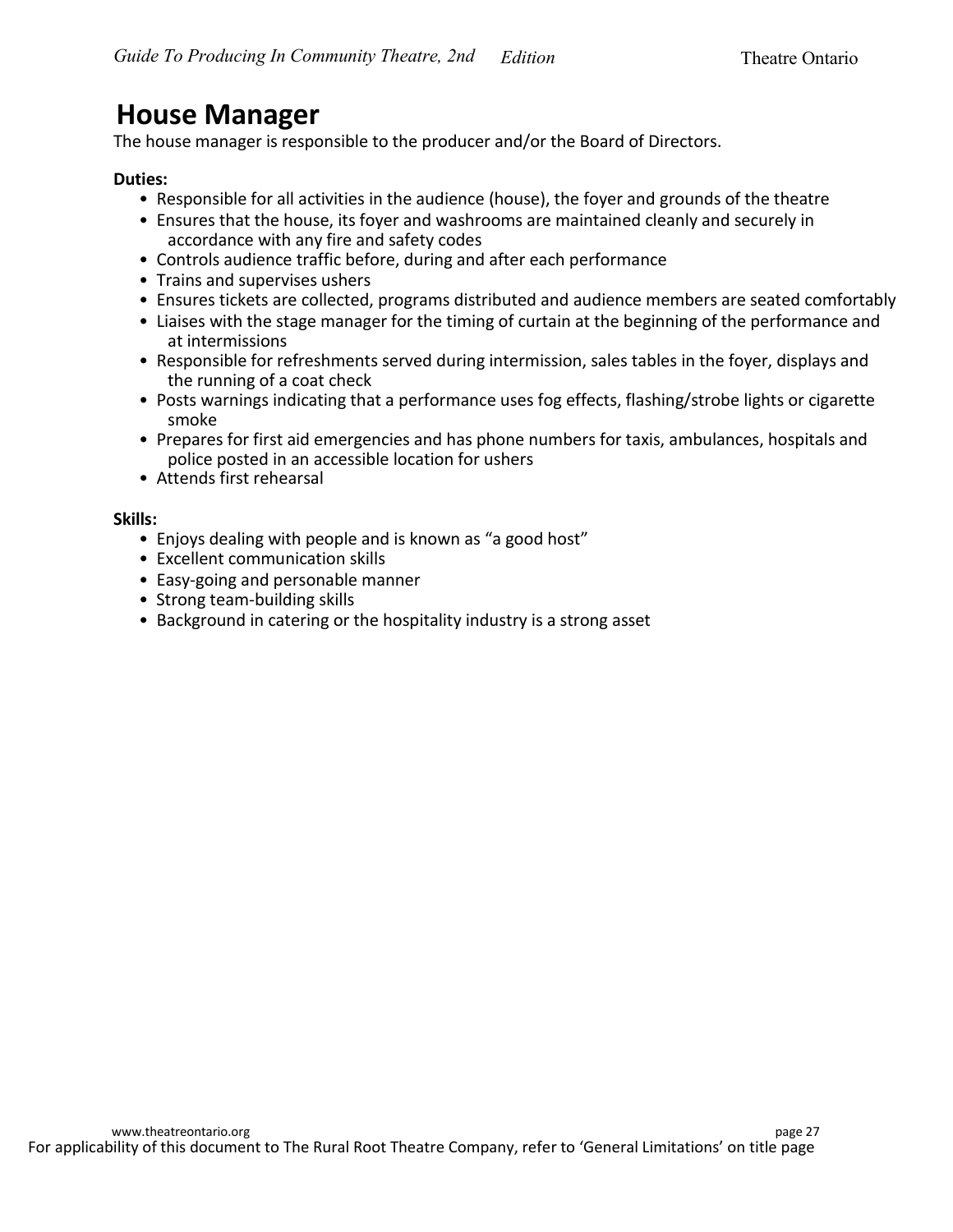### **Actors/Performers**

An actor is responsible to the director and stage manager for punctual attendance at rehearsals and learning the role. It is the actor's responsibility to come to rehearsals well-prepared and ready to work, including bringing their scripts, music, rehearsal schedule, pencils, and highlighters. Because theatres are legally not allowed to issue Tylenol or other headache medication, if prone to headaches/migraines, an actor should bring their own medication. Be prepared to follow company policies and cooperate with department heads' requests, particularly in the areas of costume, publicity, design and make-up, providing they have the director's approval. During the run, all actors are responsible to the stage manager in all areas including: backstage conduct, maintenance of dressing rooms, and handling of make-up, properties and costumes.

#### **Note:**

A good actor understands that theatre is a group effort and that all cast and crew provide valuable and meaningful contributions. Truly professional actors do not, at any time, assume that someone else is responsible for picking up or cleaning up after them. It is the actor's responsibility to wash his or her own coffee cups, put away his or her own costumes, and return props used to their assigned places. Remember that the myth of the actor as temperamental genius is just that—a myth. It doesn't matter how "big" the role is.

#### **Recommended Reading:**

*Acting Skills For Life*, Ron Cameron-Lewis (The Dundurn Group). *Respect for Actind*, Hagen (John Wiley & Sons). *The Right to Speal*Patsy Rodenburg (Routledge). Sanford Meisner On Actinganford Meisner (Vintage). *True And False* David Mamet (Vintage).